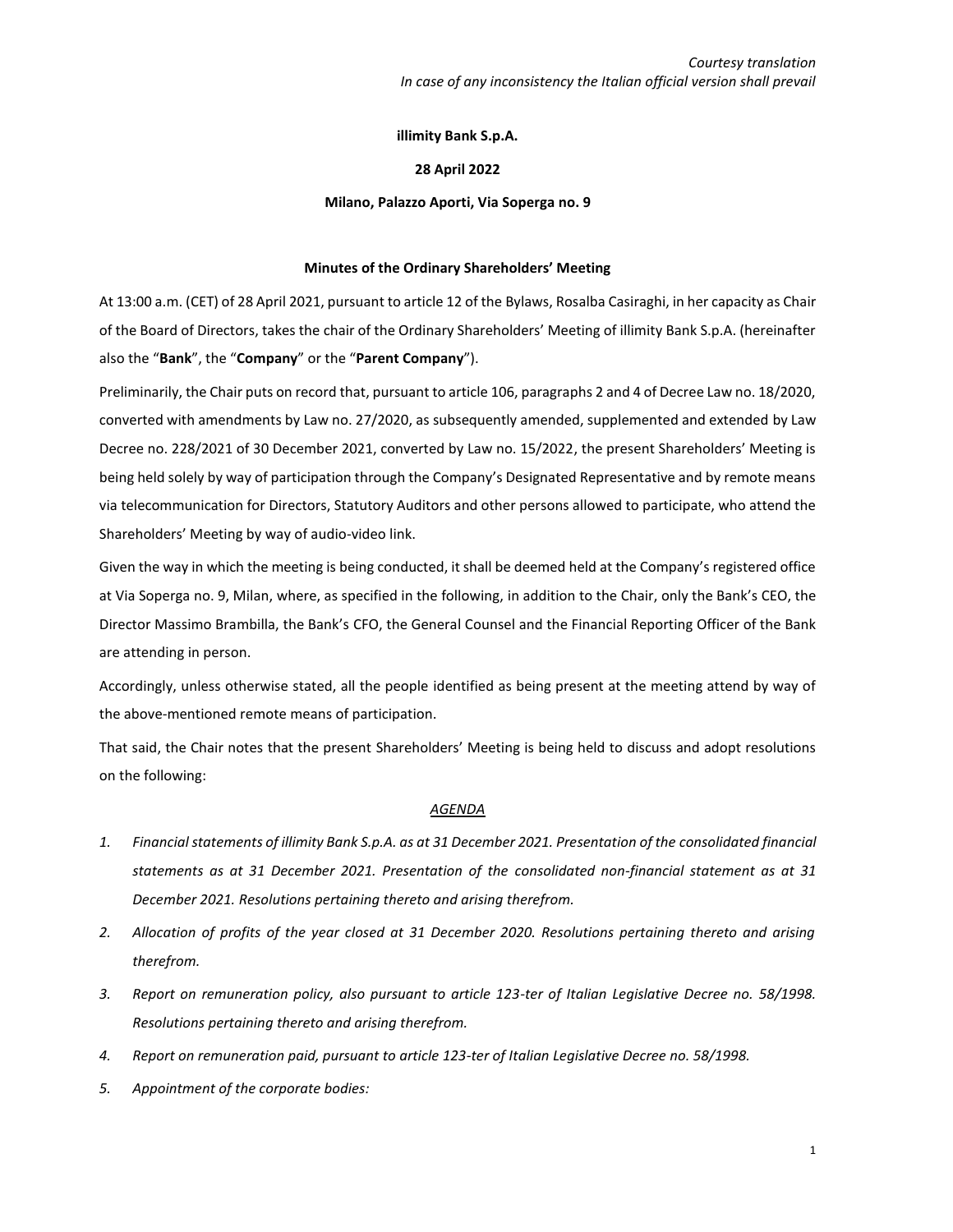- *5.1 Determination of the total number of members of the Board of Directors for the period 2022-2024. Resolutions pertaining thereto and resulting therefrom.*
- *5.2 Appointment of the members of the Board of Directors who are not also members of the Audit and Internal Control Committee. Resolutions pertaining thereto and resulting therefrom.*
- *5.3 Appointment of the members of the Audit and Internal Control Committee. Resolutions pertaining thereto and resulting therefrom.*
- *5.4 Determination of the compensation of the members of the Board of Directors who are not also members of the Audit and Internal Control Committee. Resolutions pertaining thereto and resulting therefrom.*
- *5.5 Determination of the compensation of the members of the Audit and Internal Control Committee. Resolutions pertaining thereto and resulting therefrom.*
- *6. Revision of the Rules and Procedures for Shareholders' Meetings. Resolutions pertaining thereto and resulting therefrom.*

and she appoints the Notary Andrea De Costa , attending by remote means, as Secretary. No opposition.

The Chair proceeds with the ritual communications:

- ‒ the Company has not received any requests for additional items to be included on the agenda pursuant to article 126-*bis* of Legislative Decree no. 58/1998 as amended (the Consolidated Law on Finance, hereinafter also the "**TUF**");
- ‒ the Company has not received any requests for the individual presentation of proposed resolutions on the items on the agenda for the purpose of exercising the right pursuant to article 126-*bis*, paragraph 1, penultimate sentence, of the TUF;
- ‒ in addition to the Chair of the Board of Directors, the CEO Corrado Passera and the Director Massimo Brambilla, all present in person at the Bank's registered office, the following participate at the meeting by way of audio-video link:
	- ‒ on behalf of the Board of Directors, Patrizia Canziani, Paola Elisabetta Galbiati, Giovanni Majnoni d'Intignano and Marcello Valenti;
	- ‒ on behalf of the Board of Statutory Auditors, Ernesto Riva (Chair of the Board of Statutory Auditors), Stefano Caringi and Nadia Fontana;
- ‒ the directors Elena Ciallié and Francesca Lanza have justified their absence;
- ‒ the following persons are also attending in person at the Bank's registered office, as stated, the CFO Francesco Mele and the Secretary to the Board of Directors and General Counsel Giovanni Lombardi, as well as Sergio Fagioli, the Financial Reporting Officer of the Bank;
- ‒ the representatives of the auditing firm KPMG S.p.A., in the persons of Alberto Andreini, Giulia Bonanomi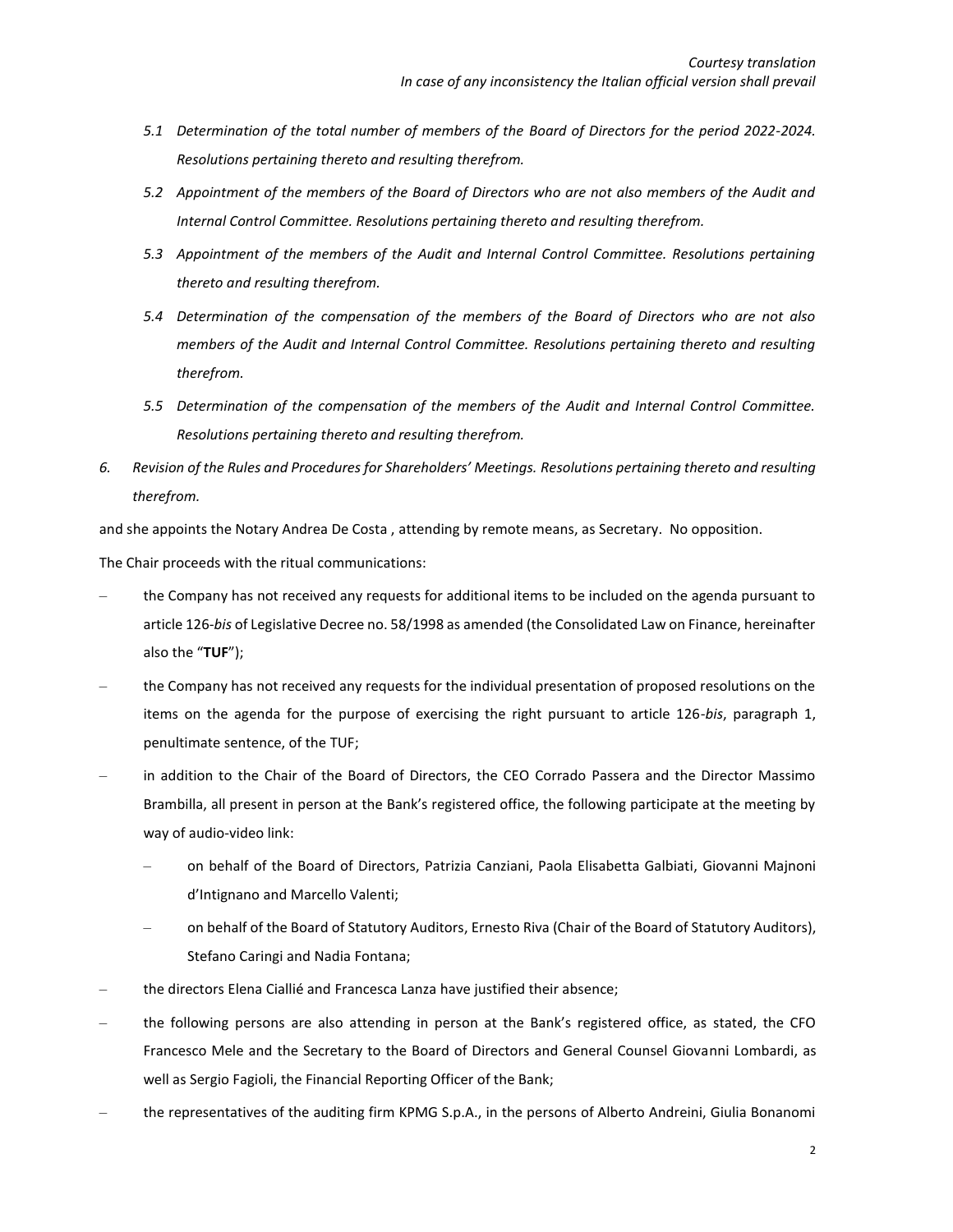and Emilia Ricci, also attend by remote link;

- ‒ with the consent of the Chair, employees of the illimity Bank S.p.A. Group (hereinafter also the "**Group**", the "**illimity Group**" or the "**Banking Group**") attend the Shareholders' Meeting by the above-mentioned remote means of participation in order to assist with the proceedings; therefore, Paola Benevento and Francesca Livoti attend the meeting in person at the Bank's registered office;
- ‒ the notice of call for the Shareholders' Meeting was published on 18 March 2022 on the Company's website www.illimity.com and an abstract of such was published in the daily newspaper "Il Sole 24 Ore" on 22March 2022;
- ‒ the Shareholders' Meeting is being held in single call;
- ‒ the Company's share capital amounts to EUR 54,189,951.66, of which EUR 52,619,881.24 subscribed and paid, consisting of 79,300,100 ordinary shares and 1,440,000 special shares both with no par value and registered in dematerialized form in the centralised system managed by Monte Titoli S.p.A. pursuant to Legislative Decree no. 218/98;
- ‒ at the date of this meeting the Company holds 98,505 treasury shares, equal to 0.12% of voting share capital, whose voting rights are suspended pursuant to article 2357-*ter* of the Italian Civil Code;
- ‒ with regard to significant holdings pursuant to article 120 of the TUF, according to the shareholders' register as supplemented by the communications received pursuant to said provision of the TUF and the other information available to the Company, the following provides details as to the interests of shareholders that directly or indirectly hold voting shares exceeding the significance threshold identified for the Company as "SME" pursuant to article 1, paragraph 1w-*quater*.1), of the TUF with percentages calculated by the Bank on the basis of the number of shares according to the latest available information and the number of ordinary shares issued:

|                                                                                    | No. of ordinary | % of voting capital |
|------------------------------------------------------------------------------------|-----------------|---------------------|
|                                                                                    | shares          |                     |
| Maurizio Sella S.A.p.A. (through Banca Sella Holding S.p.A. and<br>Fabrick S.p.A.) | 7,930,602       | 10.00%              |
| LR Trust (through FIDIM S.r.l.)                                                    | 6,440,000       | 8.12%               |
| FermION Investment Group Limited                                                   | 5,753,566       | 7.26%               |
| Tensile Capital Management LLC (through Tensile-Metis Holdings<br>S.à r.l.)        | 5,556,608       | 7.01%               |
| Atlas Merchant Capital LLC (through AMC Metis S.à r.l.)                            | 5,203,273       | 6.56%               |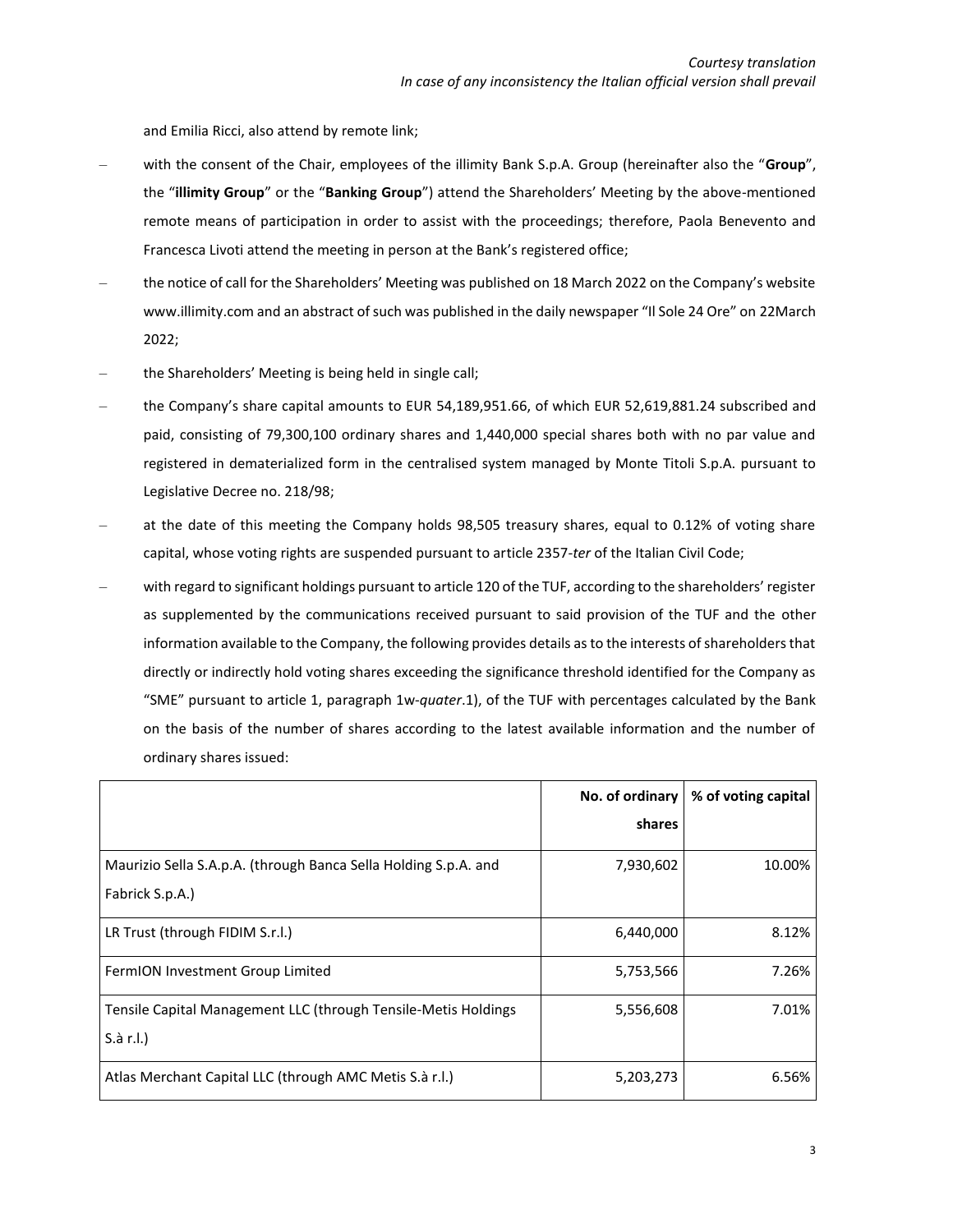- with regard to the ownership structures, as of today's date, there exists an agreement stipulated between AMC Metis S.à r.l., Metis S.p.A. and Corrado Passera dated 18 March 2019, having as object, directly and indirectly, shares of Tetis S.p.A. (a company almost entirely held by Metis S.p.A., which is in turn held as to 90% by Corrado Passera and which holds ordinary and special shares of the Company) and ordinary shares of the Company, containing provisions assimilating a shareholders' agreement. In particular, this agreement, which governs the right of AMC Metis S.à r.l. to assign ordinary shares of illimity held by Tetis S.p.A. on the occurrence of certain specific conditions, requires, among other things, that Corrado Passera and Metis S.p.A. should do everything in their power to ensure that the Shareholders' Meeting of illimity shall appoint, depending on the composition of the Company's board, one or two of the directors without designating powers of AMC Metis S.à r.l.;
- ‒ pursuant to article 11 of the Bylaws, the office in charge of shareholders' meetings, as authorised by the Chair, has verified compliance of the proxies through Computershare S.p.A., in accordance with article 2372 of the Italian Civil Code and other applicable provisions of laws and regulations;
- ‒ as stated in the notice of call and as noted above, the Company has appointed Computershare S.p.A. as Designated Representative in charge of assigning proxies/sub-proxies and the relative voting instructions pursuant to article 135-*undecies* of the TUF, and has made the forms available for assigning proxies/subproxies at the Company's registered office, in accordance with the details specified in the notice of call, and on its website. It is further recalled that, as stated in the notice of call, by express provision of article 106, paragraph 4, of Decree Law no. 18/2020, as converted with amendments by Law no. 27/2020, as subsequently amended, integrated and extended, proxies/sub-proxies may also be assigned to the Designated Representative pursuant to article 135-*novies* of the TUF in derogation of article 135-*undecies*, paragraph 4, of the TUF. Computershare S.p.A., represented by Claudio Cattaneo, attending the meeting by remote link, is present with no. 147 proxies on all the items on the agenda, corresponding to 43,570,075 ordinary shares representing approximately 54.943279% of the voting share capital;
- ‒ on the assignment of proxies/sub-proxies, the entitled Shareholders stated that there are no grounds of incompatibility or suspension of voting rights, also pursuant to current and applicable legislation including supervisory regulations;
- ‒ the names of persons attending by proxy, with the indication of the shares represented, including the names of parties delegating in the capacity as secured creditors and usufructuaries, are available to those attending and will be attached to the minutes of the Shareholders' Meeting.

The Chair accordingly, first and foremost declares that the Shareholders' Meeting is duly established in ordinary session in single call for the purpose of discussing and adopting resolutions on the relevant item on the agenda.

She then reminds that the personal data of those in attendance are collected and processed solely for ensuring that the Shareholders' Meeting is duly constituted, for ascertaining the identity and entitlement to attend of those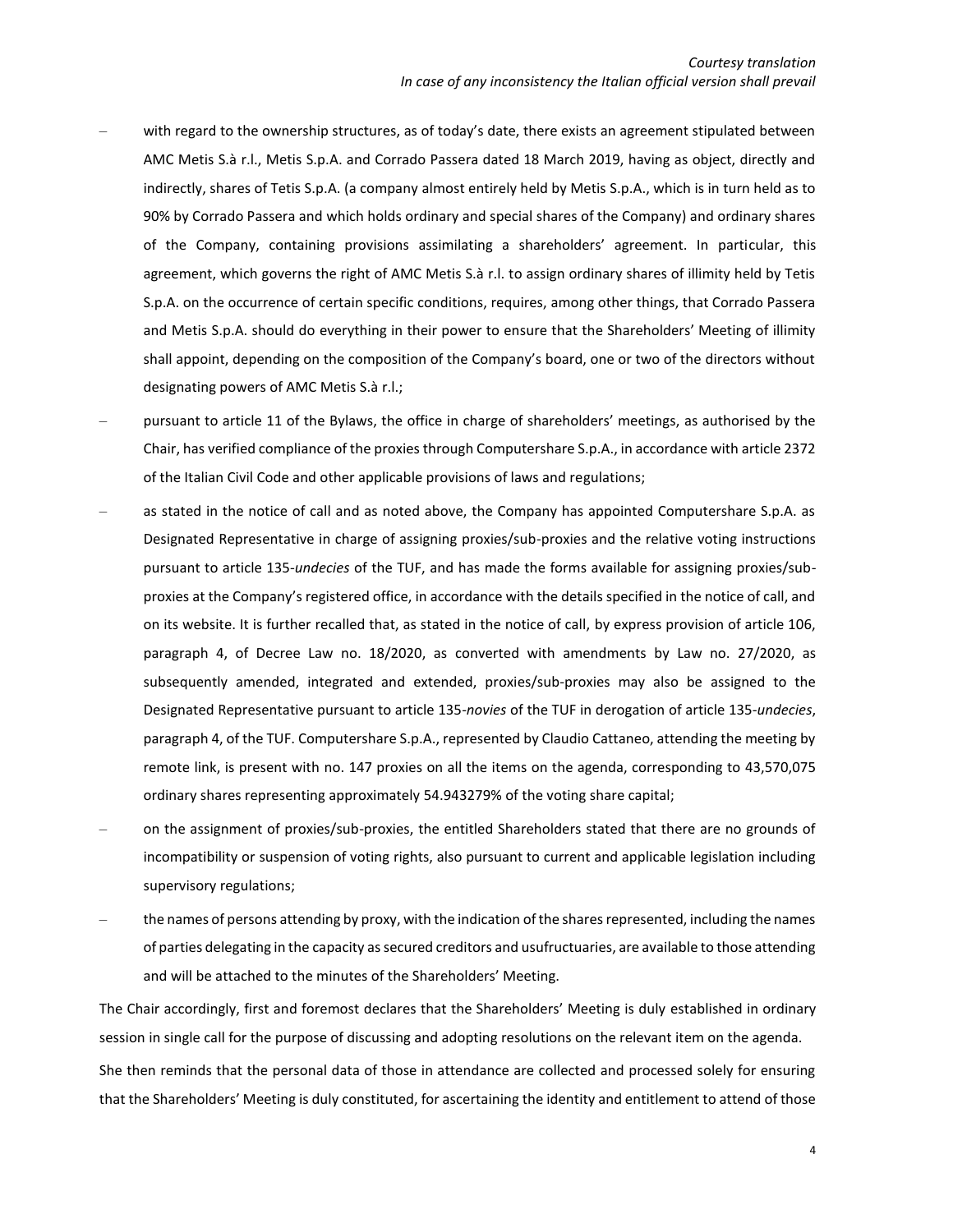present, as well as for fulfilling the other mandatory corporate requirements and formalities and those for which the meeting is responsible, as always in compliance with the means and purposes envisaged by applicable laws and regulations on privacy.

She also reminds that an audio recording is being made of the proceedings of the meeting for the sole purpose of facilitating the drafting of the minutes.

Continuing, she informs that:

- ‒ the documentation required by current laws and regulations had been filed within the provided period at the Company's registered office and made available to the public and, on its website and on the authorised storage system "SDIR 1INFO" at the URL [www.1info.it;](http://www.1info.it/)
- public disclosure had been made of the filing of such documentation;
- ‒ given that the documentation regarding the agenda had been subject to the above-mentioned disclosure requirements and made available to all those persons entitled, its reading is dispensed, and will be limited to the proposed resolutions contained in the Board of Directors' Report (no oppositions);
- voting at today's meeting will be carried out through the Designated Representative.

Before tackling the items on the agenda, the Chair declares that, pursuant to article 127-*ter* of the TUF, written questions had been submitted on the items on the agenda of the Shareholders' Meeting (within the time period envisaged by the notice of call and namely by 19 April 2022) by the following shareholders:

- Marco Bava, holder of n. 2 ordinary shares and eligible to attend and vote at the Meeting;
- D&C Governance Technologies S.r.l., holder of n. 1 ordinary share and eligible to attend and vote at the Meeting,

to those questions have been provided in writing and published on 22 April 2022 on the Company's website www.illimity.com, section "*Investor Relations / Assemblee e CDA*"; the questions and the answers provided are attached to the minute of the present Shareholders' Meeting.

Specifically, in answering those questions, as usual, the following guidelines have been met:

- the information provided are related to the items of the agenda of the present Shareholders' Meeting;
- the questions not related to the Company's business have been neglected;
- it has been provided a joint and common answer to those questions having the same content or related to the same object;
- also taking into consideration the information already made available to the public (and published to the Company's website www.illimity.com) the questions regarding provisional data, quantitative targets concerning the business performance, as well as the accounting data for the period, have not received answer in accordance with the applicable regulations;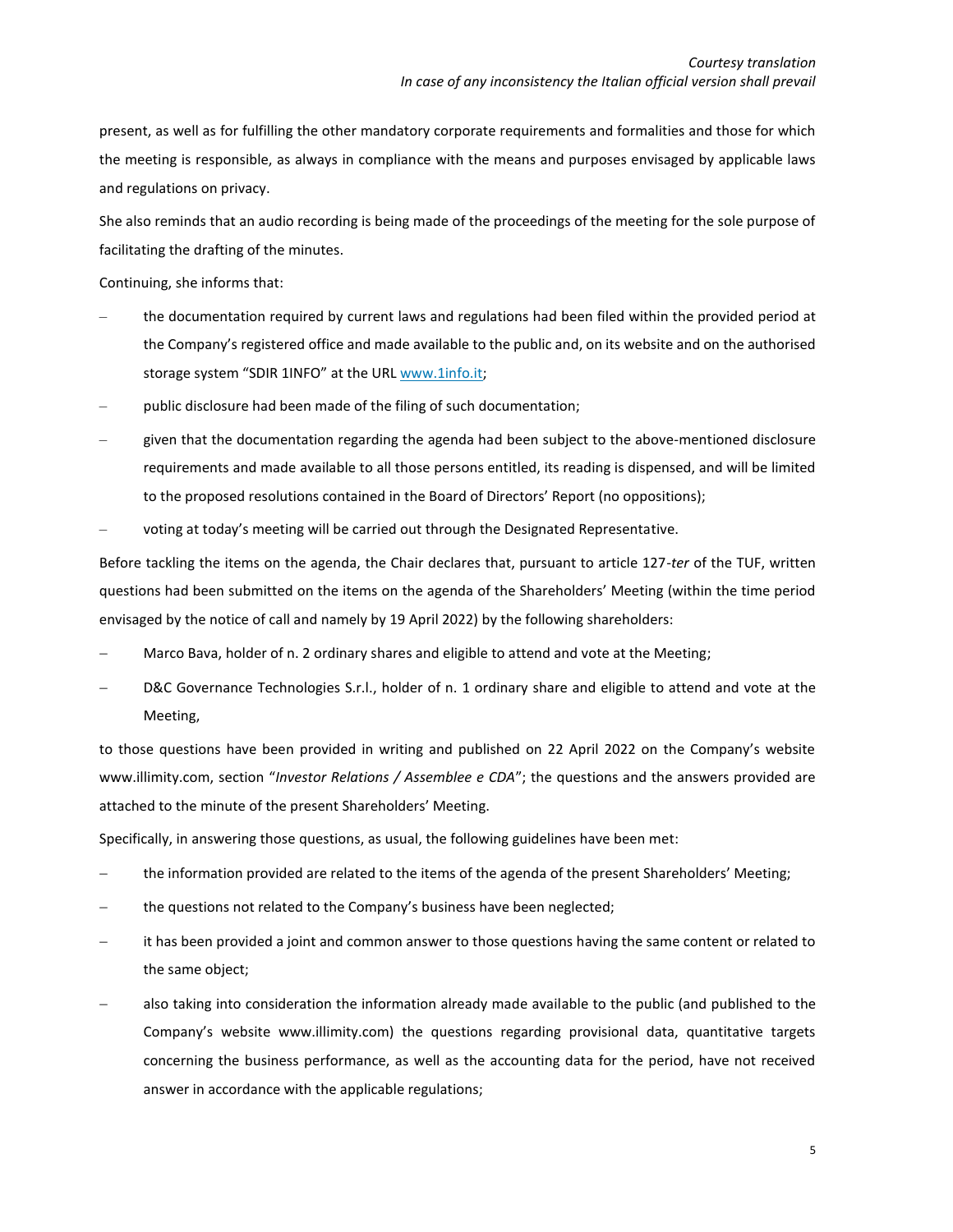- in providing answers, where necessary, references have been made to the items of the Financial Reports and/or the information already stated in the Report on Corporate Governance and Ownership Structure and/or in the Sustainability Report presented by the Banking Group (i.e. the consolidated non-financial voluntary information disclosure pursuant to D.Lgs. n. 254/2016 (NFS)) and/or in the Report on Remuneration, without repeating the content of the said reports in the answers;
- for those matters already contained in press releases references have been made to the information already announced to the market;
- the information covered by non-disclosure agreements and/or protected by the Privacy Regulation, or related to corporate affairs covered by confidentiality, have not been provided with the answers.

#### **\* \* \* \* \***

The Chair then moves on with a communication related to the Report on Corporate Governance and Ownership Structure for 2021 that has been prepared and made available to the shareholders.

With regards to the Financial Year 2021, the Bank has made available to the market all the information related to its corporate governance system and its ownership through the appropriate "*Report on Corporate Governance and Ownership Structure for 2021*" (article 123-*bis* TUF), approved by the Board of Directors on 10 March 2022 and finalised on 28 March 2022, filed at the Company's registered office and with Borsa Italiana S.p.A., published on the Company's website www.illimity.com, and available to the public as of 31 March 2022 and to which reference is made regarding any information related to the corporate governance system the Bank has taken in accordance to the provisions of the Corporate Governance Code to which the Bank decided to adhere on 22 December 2020. The Chair also underlines that together with the documentation for the Shareholders' Meeting, the Sustainability Report of the illimity Group - or Consolidated Non-Financial Statement 2021, pursuant to Legislative Decree no. 254/2016 (NFS) - has been presented and provided to the public; this document represents an important moment for illimity to share with all stakeholders the responsibility that guides the Bank in supporting entrepreneurs and companies in their development or recovery plans, in enhancing credits of companies that have entered difficulties and in offering innovative banking services in order to make life easier for individuals and businesses.

**\* \* \* \* \***

The Chair then moves on to the discussion of the **first item on the agenda** regarding illimity Bank S.p.A.'s financial statements as at 31 December 2021 and the presentation of the consolidated financial statements of illimity Bank S.p.A. as at 31 December 2020.

She highlights that the Bank, as stated, has prepared, as a Public Interest Entity and falling, as of 2021, within the dimensional characteristics set forth in Article 2 of Legislative Decree no. 254/2016, the Consolidated Non-Financial Statement as at 31 December 2021. This document, approved by the Board of Directors on 10 March 2022, is included for information purposes in the Shareholders' Meeting documentation and has been subject to the above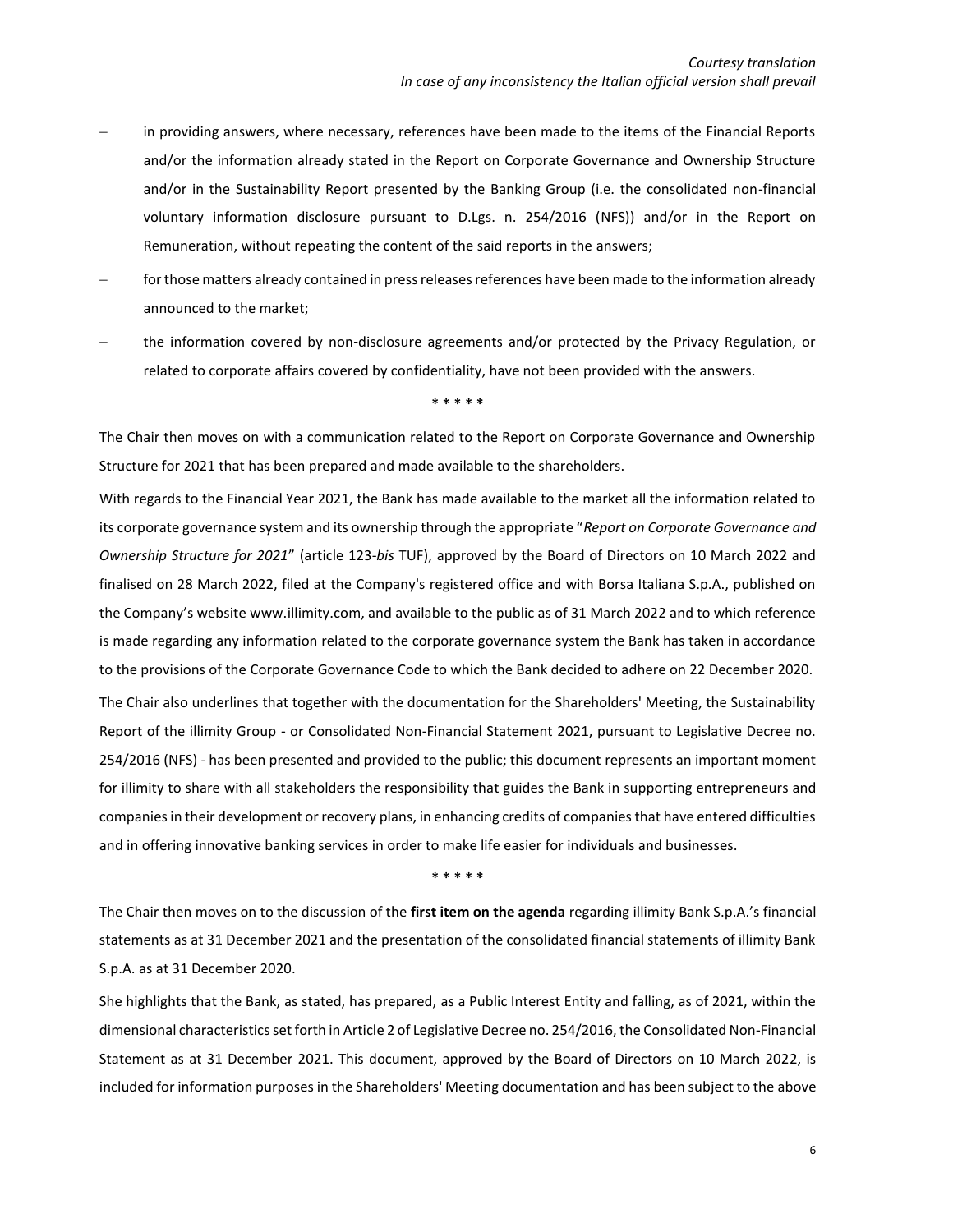mentioned disclosure activities.

Considering the documents regarding this item on the agenda has been disclosed as already stated and that are available to all those in attendance, the Chair (without opposition) omits to read them and moves on to the proposed resolutions.

The Chair informs that the financial statements of the Bank for the year ended on 31 December 2021 closed with a profit of EUR 69,123,030.49.

Reference should be made to the file of the annual financial statements and consolidated financial statements as at 31 December 2021 for the detailed contents, and in particular the matters contained in the Management Report prepared by illimity's Board of Directors and in the reports by the Board of Statutory Auditors and by the independent statutory auditing firm, KPMG S.p.A., documents that will be made fully available to the public within the time periods and by the means established by law at the Company's offices and on its website.

She also highlights that illimity Group's consolidated financial statements for the year ended 31 December 2021 closed with a total profit of EUR 65,6 million.

She reminds that the external auditor KPMG S.p.A. has released its reports concerning the financial statements submitted to the present Shareholders' Meeting and attached to the file made available to the Shareholders; these reports, whose full reading is dispensed, even though the representatives of the external auditor are available remotely, do not contain any observations or requests for information. She also notes that the Bank has been informed by KPMG S.p.A. that, for the audit of the statutory financial statements and the consolidated financial statements of the Bank as at 31 December 2021, it took no. 2,200 hours for a total amount of Euro 165,000.00 of which 1,950 hours for the individual financial statements, for a fee of Euro 147,000.00, and no. 250 hours for the consolidated financial statements, for a fee of Euro 18,000 (all the aforementioned amounts plus expenses and VAT). It should be noted that for the purposes of the activities of the auditing firm KPMG S.p.A. on the financial statements as at 31 December 2021 in iXBRL format, additional fees of Euro 20,000 (plus expenses and VAT) were agreed upon.

The Chair invites the Chair of the Board of Statutory Auditors to describe the observations made by the Board of Statutory Auditors with respect to the 2021 financial statements.

Having taken the floor and thanked the Chair, Dr. Ernesto Riva, Chair of the Board of Statutory Auditors, referring to the report of the Board of Statutory Auditors, fully attached to the financial statements, explains the conclusions drawn by the Board of Statutory Auditors, recalling that it was appointed by the Shareholders' Meeting of 18 January 2019:

*"As a result of the supervisory activity conducted by the Board of Statutory Auditors, no reprehensible facts and behaviors, omissions or irregularities emerged and should be reported in this Report. As above mentioned, based on the information acquired through its supervisory activities, the Board of Statutory Auditors is not aware of any transactions, made in the Financial year at stake, in conflict with the principles of proper administration, approved*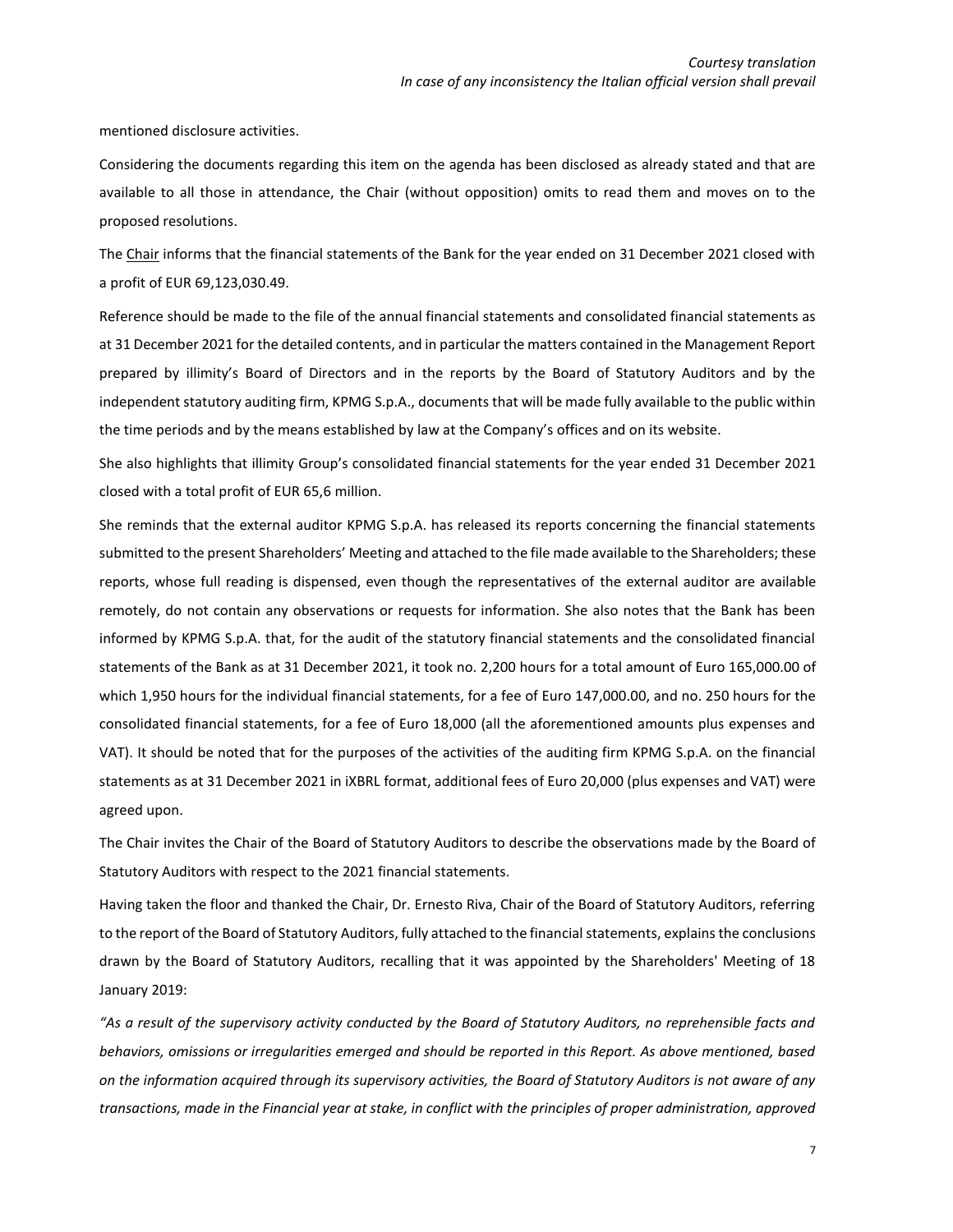*and implemented against the law or the Bank's Bylaws, that fails to meet the best interest of the Bank and of the Group, in contrast with the resolutions of the Shareholders' Meetings, manifestly imprudent or risky, lacking the necessary information in the event of the existence of interests of corporate officers or able to compromise the integrity of the corporate assets.* 

*The Board of Statutory Auditors, considering the content of the Reports drawn up by the KPMG auditing firm, having acknowledged the certifications issued jointly by the Chief Executive Officer and the Financial Reporting Officer, does not detect, acting within its purview, reasons for rejecting the proposal for the individual financial statements as at 31 December 2021.*

*In the opinion of the Board of Statutory Auditors, there is no impediment to the proposal of the Board of Directors for the allocation of the profits of EUR 69,123,030.49 emerged in the financial statements and therefore: (i) to allocate EUR 3,456,151.52 to the legal reserve; (iii) to carry forward EUR 65,666,878.97 as retained earnings".*

The Chair thanks the Chair of the Board of Statutory Auditors and recalls that the Bank of Italy first issued, on 12 December 2011, the 9th update of Circular no. 263 of 27 December 2006, which introduced provisions on the prudential supervision of banks, providing – *inter alia* – specific regulations in relation to risk activities and conflicts of interest in respect of Connected Persons, a definition which includes not only related parties, as defined by Consob, but also parties connected to the same related parties, as identified by the same provisions; these provisions were amended by the Bank of Italy, firstly, on 23 June 2020, incorporating such regulations within Circular no. 285 (see 33rd update of 23 June 2020, Third Part, which added a new Chapter 11 "*Risk Activities and Conflicts of Interest with Related Parties*" in the aforesaid Circular No. 285) and, subsequently, on 30 June 2021 (see the 35th update of Circular No. 285, transposing Article 88(1)(4) and (5) of Directive (EU) 2013/36 (CRD)).

In this regard, the Chair reports that on 10 May 2021 and, most recently, on 10 March 2022, the Bank's Board of Directors approved the updated policy for "Transactions with parties within the Group's Single Perimeter", a document that defines the Group's internal policies on the control of risk activities and conflicts of interest with related parties. Pursuant to current regulations, the document is published on the Bank's website in the "*Governance / Related Party Transactions*" section. She also informs that during the 2021 financial year, no Major Transactions were carried out, pursuant to the relevant policy, that had received a negative opinion from the Bank's Related Party Transactions Committee or from the Board of Statutory Auditors.

The Chair, with the help of the Secretary, reads out the proposed resolution, drawn up by the Board of Directors in its reports pursuant to article 125-*ter* of the TUF, as transcribed below.

On the invitation of the Chair, the Secretary reads out the proposed resolution.

*"The Ordinary Shareholders' Meeting of illimity Bank S.p.A. ("illimity" or the "Bank"),*

− *having examined the draft annual financial statements of the Bank for the year ended 31 December 2021, accompanied by the annexes and documentation required by law, and having assessed the consolidated financial statements of the Group at 31 December 2021;*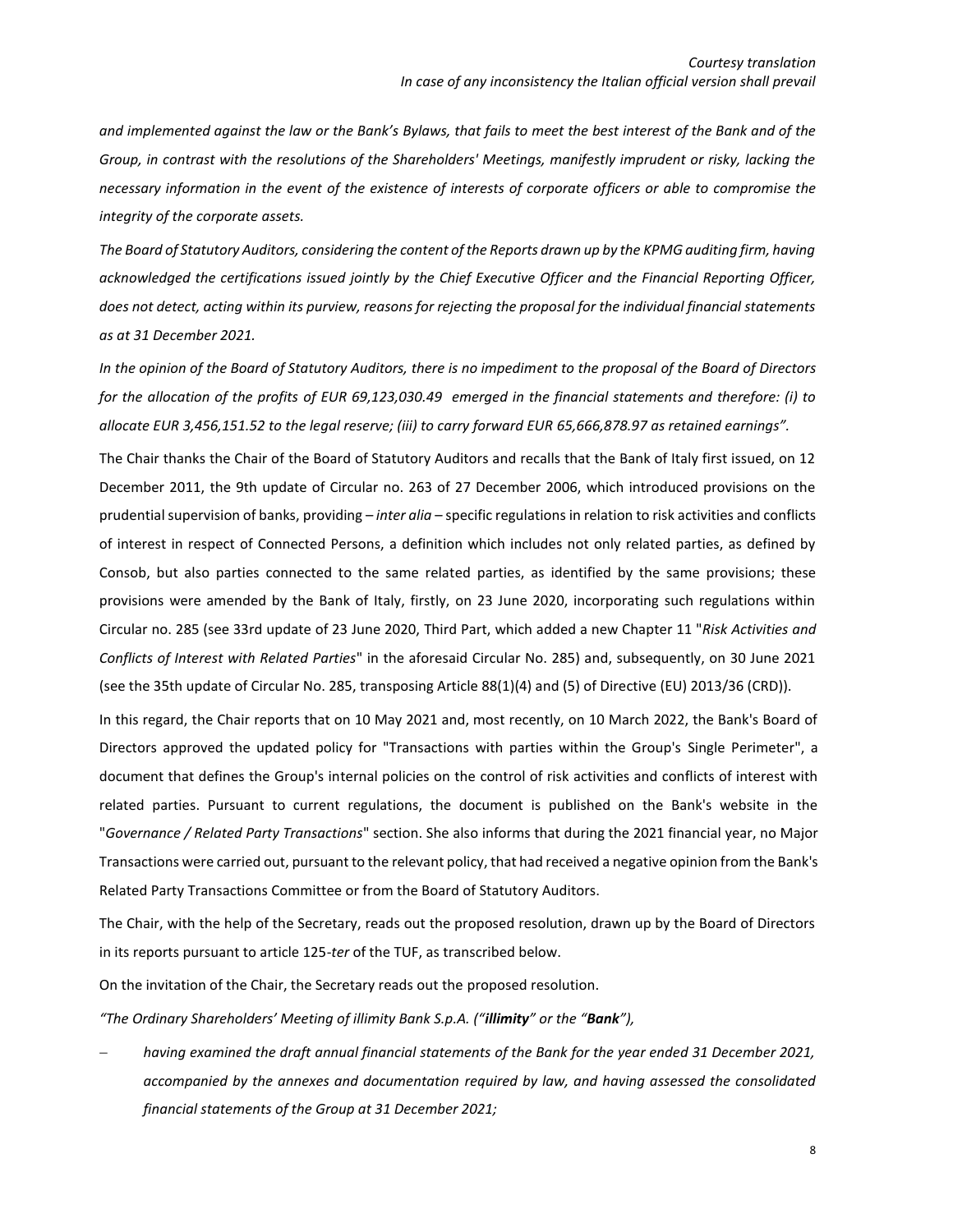- − *having examined the results of said draft annual financial statements, which closed with a net profit of EUR 69,123,030.49;*
- − *given the Report on Operations at 31 December 2021 prepared by the Board of Directors;*
- − *acknowledging the respective reports drawn up by the Board of Statutory Auditors and by the Independent Auditors KPMG S.p.A.,*

### *resolves*

− *to approve the annual financial statements of illimity Bank S.p.A., accompanied by the Report on Operations at 31 December 2021 prepared by the Board of Directors, which closed with a net profit of EUR 69,123,030.49."*

With nobody intervening, the Chair therefore puts to the vote the resolution that had been read out (at 13.20 p.m.).

- − no. 43,396,151 shares in favour
- − no. 0 (zero) shares against
- − no. 153,675 shares abstaining
- − no 20,249 shares not voting

The Chair announces the proposal approved by majority vote.

The list of the names of those with voting rights who had respectively cast their votes in favour or against the proposal or who had abstained, with the relevant share quantities, and all the other information required by the Consob Issuers' Regulation shall be attached to the attendance sheet of the meeting.

\*\*\*

The Chair then moves on to the discussion of the **second item on the agenda** of the Shareholders' Meeting regarding the proposal for the allocation of the profits of the financial year 2021 emerged in the financial statements of the Bank as at 31 December 2021.

Considering the documents regarding this item on the agenda has been disclosed as already stated and that are available to all those in attendance, the Chair (without opposition) omits to read them and moves on to the draft resolutions.

In this regard, she recalls the financial statements for the year ended 31 December 2021 closed with a profit of EUR 69,123,030.49.

She informs, moreover, that the opinion of the Board of Statutory Auditors of the Company with regards this proposal has been previously illustrated by its Chair.

The Chair, with the help of the Secretary, reads out the proposed resolution, drawn up by the Board of Directors in its reports pursuant to article 125-*ter* of the TUF, as transcribed below.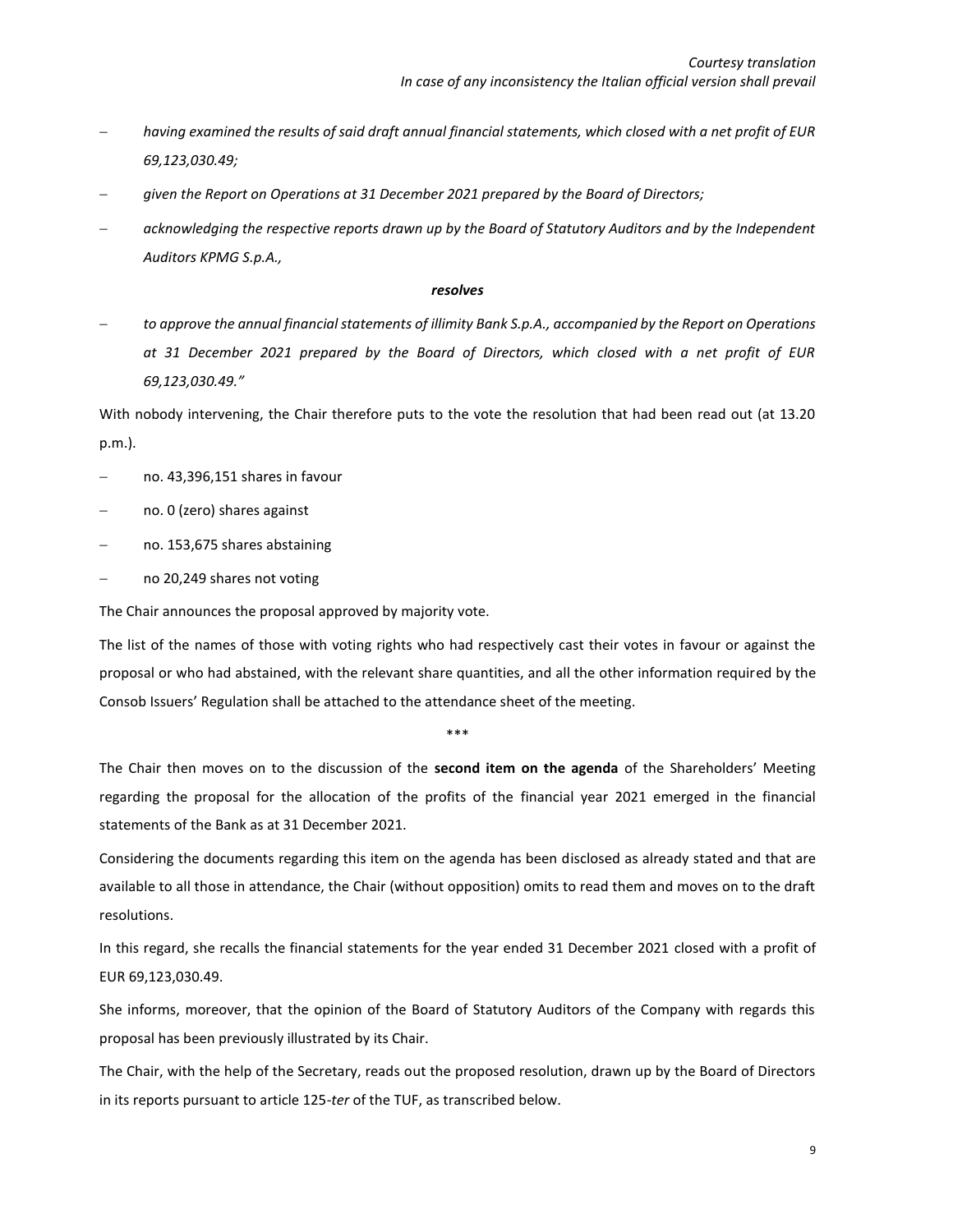On the invitation of the Chair, the Secretary reads out the proposed resolution.

*"The Ordinary Shareholders' Meeting of illimity Bank S.p.A. ("illimity" or the "Bank"),*

- − *having examined the draft annual financial statements of the Bank for the year ended 31 December 2021, accompanied by the annexes and documentation required by law, and having assessed the consolidated financial statements of the Group at 31 December 2021;*
- − *having examined the results of said draft annual financial statements, which closed with a net profit of EUR 69,123,030.49;*
- − *given the Report on Operations at 31 December 2021 prepared by the Board of Directors;*
- − *acknowledging the respective reports drawn up by the Board of Statutory Auditors and by the Independent Auditors KPMG S.p.A.,*

#### *resolves*

- − *to approve the proposal to allocate EUR 3,456,151.52, being 5% of net profit for the year, to the legal reserve;*
- − *to approve the proposal to allocate EUR 65,666,878.97 to retained earnings."*

With nobody intervening, the Chair therefore puts to the vote the resolution that had been read out (at 13.25 p.m.).

- − no. 43,073,583 shares in favour
- − no. 356,243 shares against
- − no. 120,000 shares abstaining
- − no. 20,249 shares not voting

The Chair announces the proposal approved by majority vote.

The list of the names of those with voting rights who had respectively cast their votes in favour or against the proposal or who had abstained, with the relevant share quantities, and all the other information required by the Consob Issuers' Regulation shall be attached to the attendance sheet of the meeting.

\*\*\*

The Chair then moves on to the discussion of the **third item on the agenda** of the Shareholders' Meeting regarding Section I of the "*Report on the 2021 Remuneration Policy and Compensation Paid in 2020*" of the Company.

She recalls that this Report has been prepared in accordance with article 123-*ter* of the TUF and with article 84 *quater* of the Issuers' Regulation, as well as in accordance with the Supervisory Provisions for Banks pursuant to Circular no. 285 of the Bank of Italy of 17 December 2013 on remuneration matters (the "**Report on Remuneration**") and that Report is made of two Sections.

The Report on the 2022 Remuneration Policy and Compensation Paid in 2021 consists of two Sections.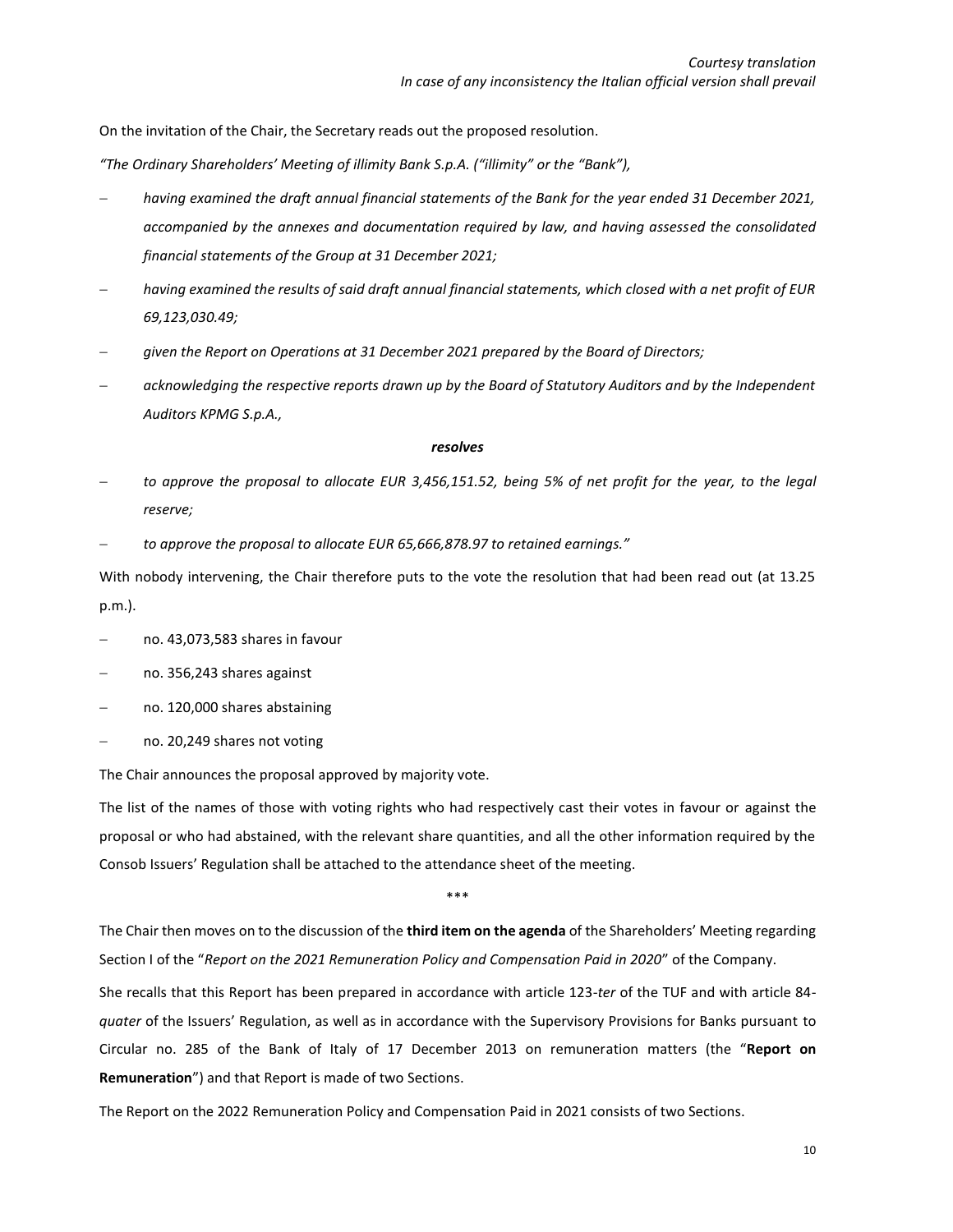Section I (the "**2022 Remuneration Policy**"), which provides a clear description of:

a) the Company's remuneration policy with reference to 2022, for members of the management bodies and control bodies (without prejudice to the requirements of article 2402 of the Italian Civil Code), general managers and Executives with Strategic Responsibilities, Material Risk Takers and the remaining personnel;

b) the procedures used to adopt and implement such policy.

She notes that the Remuneration Policy 2022 is submitted to the binding vote of this Meeting, making references to the submitted Report on Remuneration for all the relevant information.

She proceeds reading the following communication regarding the audits on the company's remuneration policy with reference to 2021.

She reminds that the Bank of Italy Supervisory Provisions on remuneration and compensation policies and practices in banks and banking groups (Circular 285) require the Internal Audit function to verify, at least annually, the compliance of the remuneration practices with the policies approved by the Shareholders' Meeting and the aforementioned provisions. It is also stated that the evidence found during the audit and any possible anomalies have to be brought to the attention of the competent corporate Bodies and Functions for the adoption of any corrective measures, and for the assessment of the relevance for the purpose of a prompt relation for the Supervisory Authorities. The results of the verification are brought annually to the attention of the Shareholders' Meeting.

She then proceeds with the reading of the main contents, by extract, of the Internal Audit Report on remuneration policies and practices:

*"The analysis of the remuneration and compensation systems. The Internal Audit function, in accordance with the relevant regulatory requirements (Bank of Italy Circular no. 285/13), has conducted an analysis with the aim of verifying that the Company's remuneration practices comply with the applicable regulatory context. In this regard, it has carried out an in-depth analysis of the overall framework of the remuneration and incentive system, defined in the "Group Remuneration and Compensation Policy" for the year 2021, which concerned, among other things, the related release process as well as the application of the programs and rules contained therein.*

*The examination carried out found out the overall adequacy of the Policy and of the relevant Regulations, in line with the provisions of the applicable regulations, and of the relative control/approval phases that saw the involvement of the competent corporate bodies of the Parent Company and of the subsidiary neprix. The Regulations also appropriately incorporated the aspects for improvement highlighted by the Bank of Italy following the inspection carried out in the period October 2020 - January 2021, relating to the need to formalise the procedures for carrying out the "Risk & Financial Assessment" and the "Individual Risk Assessment" (functional to the quantification of the bonus pool) and to enhance the individual objectives for Material Risk Takers. As part of the checks carried out, it was also found that it would be appropriate to detail in the LTIP ("Long Term Incentive Plan") Regulations the methods for quantifying the rights to be assigned to the individual "key resources" identified.*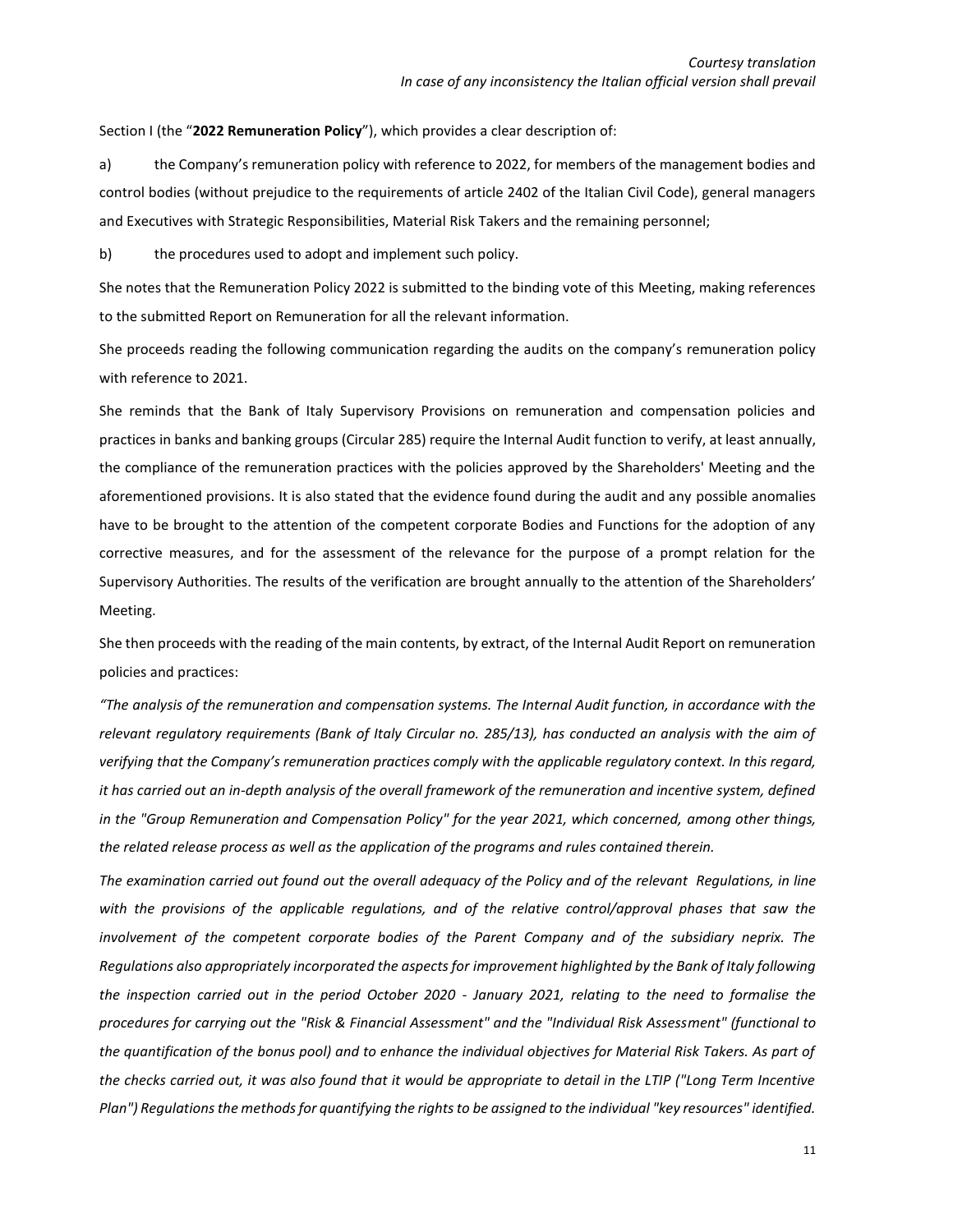*The process followed for the funding of the annual MBO ("Management By Objectives") incentive system was consistent with internal and external provisions.* 

*The final allocation of the MBO Bonus was made for all employees, including MRT, in relation to which Internal Audit found an incidence (in relation to fixed remuneration) consistent with the contractually established ceilings.*

*This analysis has also revealed the suitable application of the principles of the 2021 Policy in relation to: i) the assignment of option rights and shares envisaged by the " Long Term Incentive Plan" and "Employee Stock Ownership Plan" respectively; ii) the granting of "other" remuneration components such as Entry Bonuses, Retention Bonus, Stability Pacts, Exodus Incentives; iii) the attribution of exclusively fixed remuneration type to the members of the corporate bodies. The consistency of the disbursements made in 2021 with the MBO programme envisaged in the 2020 Policy, as well as with the variable remuneration deferral mechanisms defined in the Policies approved in previous years, was also ascertained.* 

*Finally, Internal Audit positively found the consistency of the incidence of the total variable remuneration (in relation to fixed remuneration), paid to MRTs and all employees, with the ceilings set in the 2021 Policy."*

On the invitation of the Chair, the Secretary reads out the proposed resolution, drawn up by the Board of Directors in its reports pursuant to article 125-*ter* of the TUF, as transcribed below.

"*The Ordinary Shareholders' Meeting of illimity Bank S.p.A.,*

- − *having examined the "Report on the 2022 Remuneration Policy and Compensation Paid in 2021" (the "Report") prepared by the Board of Directors pursuant to article 123-ter of Legislative Decree no. 58 of 24 February 1998 (the "TUF"), article 84-quater of Consob Regulation no. 11971/1999 (the "Issuers' Regulation") and the provisions of Circular no. 285/2013 of the Bank of Italy on remuneration matters;*
- − *having examined and discussed, in particular, Section I of the aforementioned Report, prepared pursuant to article 123-ter, paragraph 3 of the TUF and article 84-quarter of the Issuers' Regulation and relating to: (i) the company's 2022 policy on the remuneration of all its personnel (including the members of management bodies and, without prejudice to the provisions of article 2402 of the Italian Civil Code, the members of the control bodies) and (ii) the procedures used to adopt and implement such policy;*
- − *given that, pursuant to article 123-ter, paragraph 3-ter of the TUF, the Shareholders' Meeting is called to express a binding vote on Section I of the aforementioned Report;*
- − *given that, pursuant to the provisions of the Bank of Italy's Circular no. 285/2013 and article 9, paragraph 2 of the corporate Bylaws, the Shareholders' Meeting is called to approve the remuneration and incentive policies in favour of the members of the bodies with a strategic supervision, management and control function and the remaining personnel, as stated in Section I of the aforementioned Report;*

#### *resolves*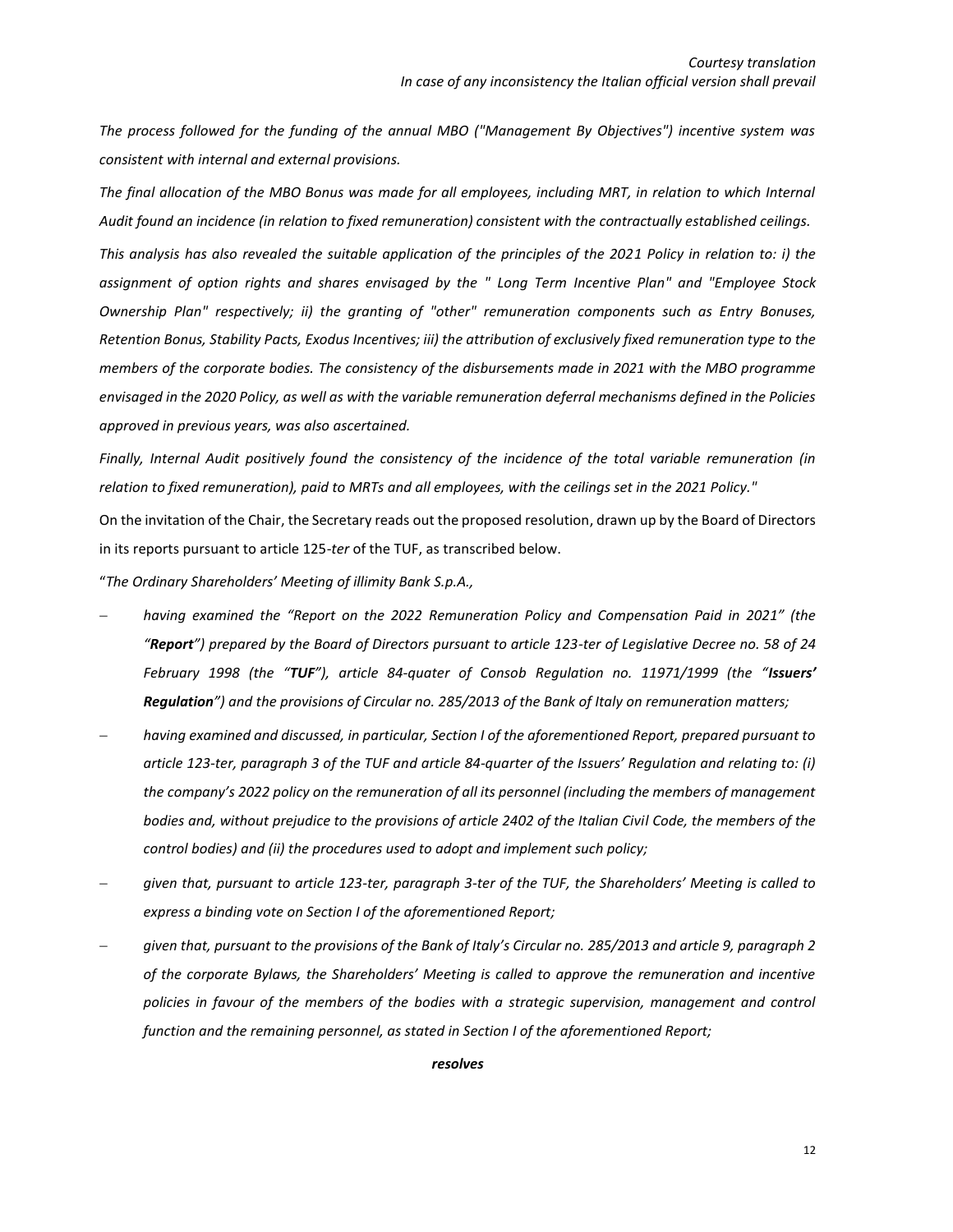- − *to approve the Report which describes the Remuneration and Incentive Policy of illimity Bank S.p.A. for 2022 in favour of the members of the bodies with a strategic supervision, management and control function and the remaining personnel, including material risk takers, of illimity Bank S.p.A. and its direct and indirect subsidiaries;*
- − *to give mandate to the Board of Directors and, on its behalf, to the Chair and Chief Executive Officer, severally and with the power of sub-delegation, to implement the 2022 policy referred to at the previous point".*

With nobody intervening, the Chair therefore puts to the vote the resolution that had been read out (at 13.30 p.m.).

- − no. 42,813,622 shares in favour
- − no. 489,320 shares against
- − no. 246,884 shares abstaining
- − no. 20,249 shares not voting

The Chair announces the proposal approved by majority vote.

The list of the names of those with voting rights who had respectively cast their votes in favour or against the proposal or who had abstained, with the relevant share quantities, and all the other information required by the Consob Issuers' Regulation shall be attached to the attendance sheet of the meeting.

\*\*\*

The Chair then moves on to the discussion of the **fourth item on the agenda** of the Shareholders' Meeting regarding the Section II of the "*Report on the 2022 Remuneration Policy and Compensation Paid in 2021*" of the Bank.

She recalls that Section II (the "**Report on Compensation Paid in 2021**"), which provides clearly and by individual name for members of the management and control bodies and general managers and in aggregate form for executives with strategic responsibilities:

(a) an adequate representation of each of the items of which remuneration consists, including compensation in case of termination of office or of the employment relationship, describing the consistency of this with the company's remuneration policy for 2021;

(b) details of the compensation paid for any reason and by any means by the Bank and its subsidiaries and associates for 2021, noting any components of this compensation that relate to activities performed in years previous to 2021 and also disclosing any compensation to be paid in one or more subsequent years for activities performed in 2021.

She notes that this Report on Compensation Paid in 2021 is submitted to a non-binding vote of the Shareholders' Meeting.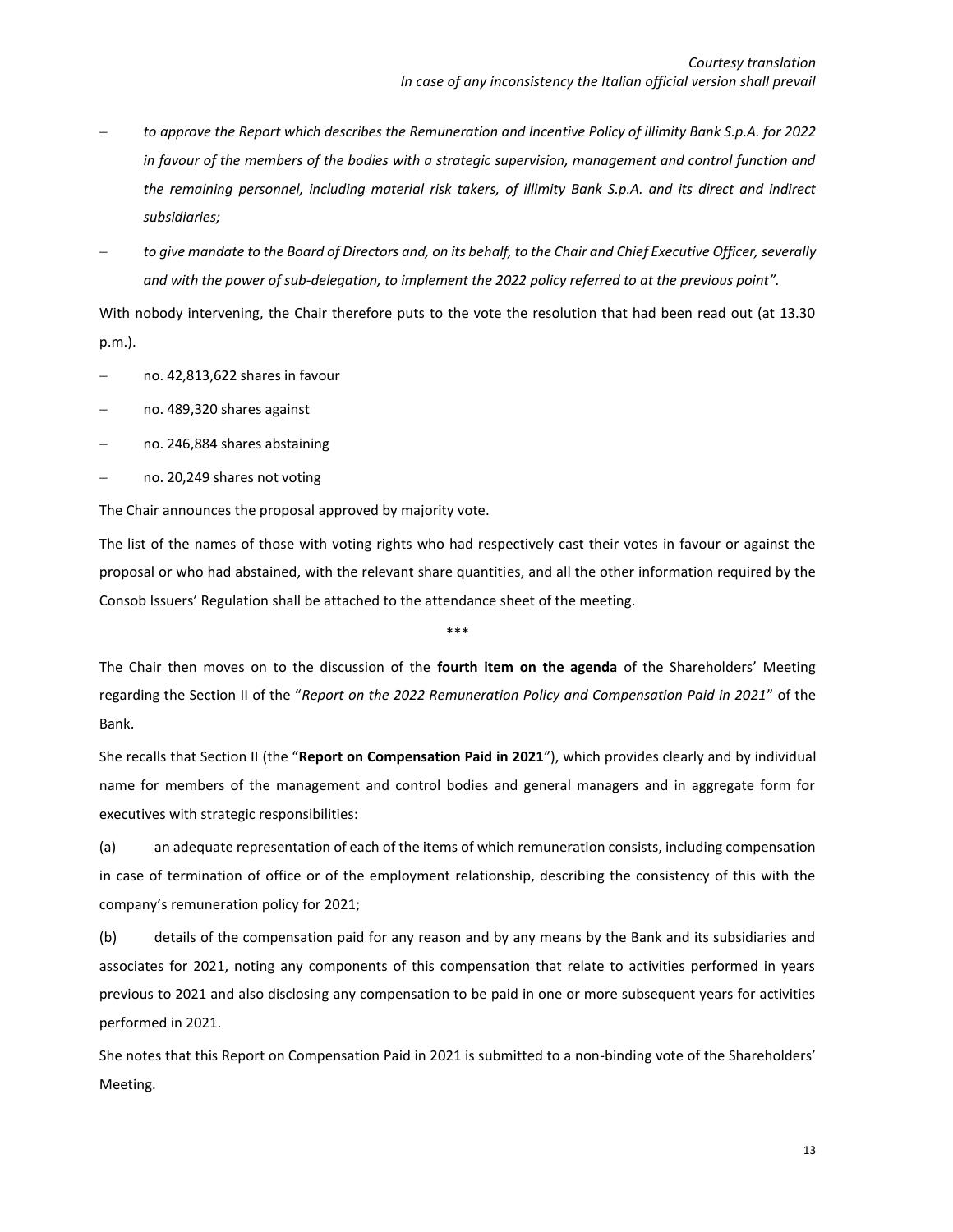For all the relevant information, references should be made to the Report on Remuneration Policy 2021 and to the compensation paid in 2021.

On the invitation of the Chair, the Secretary reads out the proposed resolution, drawn up by the Board of Directors in its reports pursuant to article 125-*ter* of the TUF, as transcribed below.

"*The Ordinary Shareholders' Meeting of illimity Bank S.p.A.,*

- − *having examined the "Report on the 2022 Remuneration Policy and Compensation Paid in 2021" (the "Report") prepared by the Board of Directors pursuant to article 123-ter of Legislative Decree no. 58 of 24 February 1998 (the "TUF"), article 84-quater of Consob Regulation no. 11971/1999 (the "Issuers' Regulation") and the provisions of Circular no. 285/2013 of the Bank of Italy on remuneration matters;*
- − *having examined and discussed, in particular, Section II of the aforementioned Report, prepared pursuant to article 123-ter, paragraph 4 of the TUF and article 84-quarter of the Issuers' Regulation and representing a report on the compensation paid in 2021;*
- − *given that, pursuant to article 123-ter, paragraph 6 of the TUF, the Shareholders' Meeting is called to express a non-binding vote on Section II of the aforementioned Report;*

### *resolves*

− *to express a favourable opinion, pursuant to article 123-ter, paragraph 6 of the TUF, as amended by Legislative Decree no. 49 of 10 May 2019, and for all other legal regulatory purposes, on Section II of the Report".*

With nobody intervening, the Chair therefore puts to the vote the resolution that had been read out (at 13.35 p.m.).

- − no. 39,297,970 shares in favour
- − no. 4,004,972 shares against
- − no. 246,884 shares abstaining
- − no. 20,249 shares not voting

The Chair announces the proposal approved by majority vote.

The list of the names of those with voting rights who had respectively cast their votes in favour or against the proposal or who had abstained, with the relevant share quantities, and all the other information required by the Consob Issuers' Regulation shall be attached to the attendance sheet of the meeting.

\*\*\*

The Chair then moves on to the discussion of the **fifth item on the agenda** of the Shareholders' Meeting regarding the appointment of the Board of Directors and the resolutions pertaining thereto and resulting therefrom.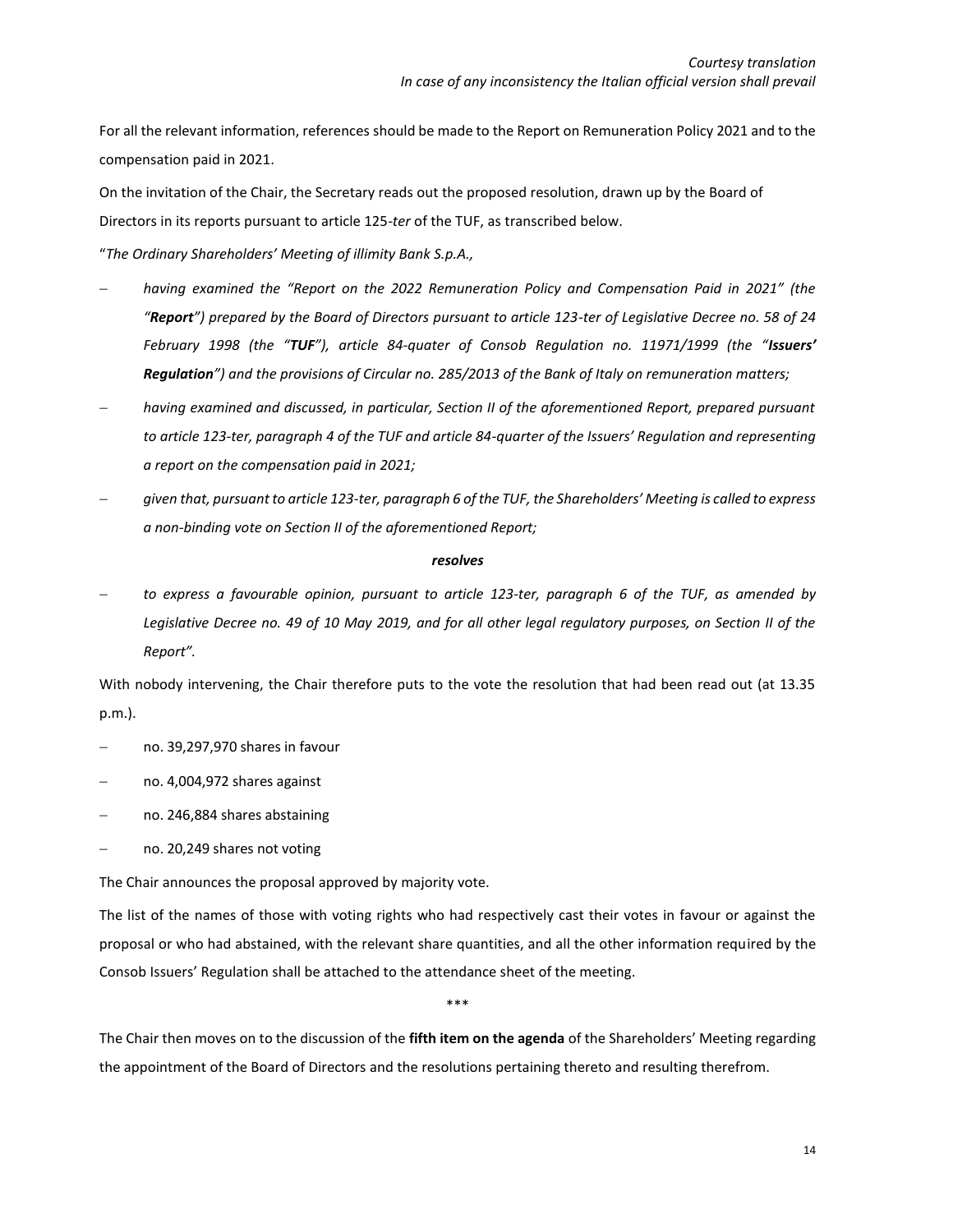She recalls that on 21 February 2022 the General Meeting of the Shareholders of illimity Bank S.p.A. ("illimity", the "Bank" or the "Company") approved the introduction of the "one-tier" corporate governance model, characterised by having a Board of Directors on which members of the Audit and Internal Control Committee (as the body with a control function) also sit, with the adoption of a new version of the Bylaws that is put into practice on the renewal of the corporate bodies by the annual Shareholders' Meeting approving the 2021 financial statements.

In this regard, the Shareholders' Meeting of illimity has been called to discuss and adopt resolutions on, amongst other things, the appointment of the Board of Directors and the Audit and Internal Control Committee for financial years 2022, 2023 and 2024, and accordingly until the Shareholders' Meeting approving the financial statements for the year ending 31 December 2024; and that is, by the means and conditions stated in article 14 of the Bylaws, which envisages a list vote mechanism, as well as taking into consideration CONSOB Determination no. 60 of 28 January 2022 that establishes the minimum percentage shareholding required to submit lists.

The Chair, preliminary and on behalf of the Company, thanks all the members of the outgoing Board of Directors for the fruitful work carried out throughout their three years of office.

Considering the documents regarding this item on the agenda - including all the applicable provisions required by law, regulations and statutory requirements and the relevant specific proposals for the Shareholders' Meeting has been disclosed as already stated and that are available to all those in attendance, the Chair (without opposition) omits to read them.

\*\*\*

The Chair then moves on to the discussion of the **item 5.1 on the agenda** of the Shareholders' Meeting and reminds that article 16 of the Bylaws establishes that the Board of Directors shall consist of an odd number of members between 9 (nine) and 15 (fifteen), 3 (three) of whom make up the Audit and Internal Control Committee.

Moreover, article 16, comma 5 of the Bylaws provides that Directors shall remain in office for the period established at the time of their appointment and in any case for no more than 3 (three) years, and their term of office expires at the date of the Shareholders' Meeting called to approve the financial statements for the last year of that term.

She points out, as well, that the Board of Directors currently in office consists of 9 (nine) members, as resolved by the Ordinary Shareholders' Meeting of 18 January 2019; the Board of Statutory Auditors consists of 3 (three) members.

She further recalls that in the "*Orientations of the Board of Directors of illimity Bank S.p.A. on the optimum qualitative and quantitative composition of the Board*", the Board of Directors expressed its belief that a total number of 13 (thirteen) Directors is appropriate, with respect to the complexity of illimity's organizational structure and also for the purpose of an adequate oversight of operations, the results of the board evaluation process (for financial 2021), the need for a committee structure within the management body and the creation of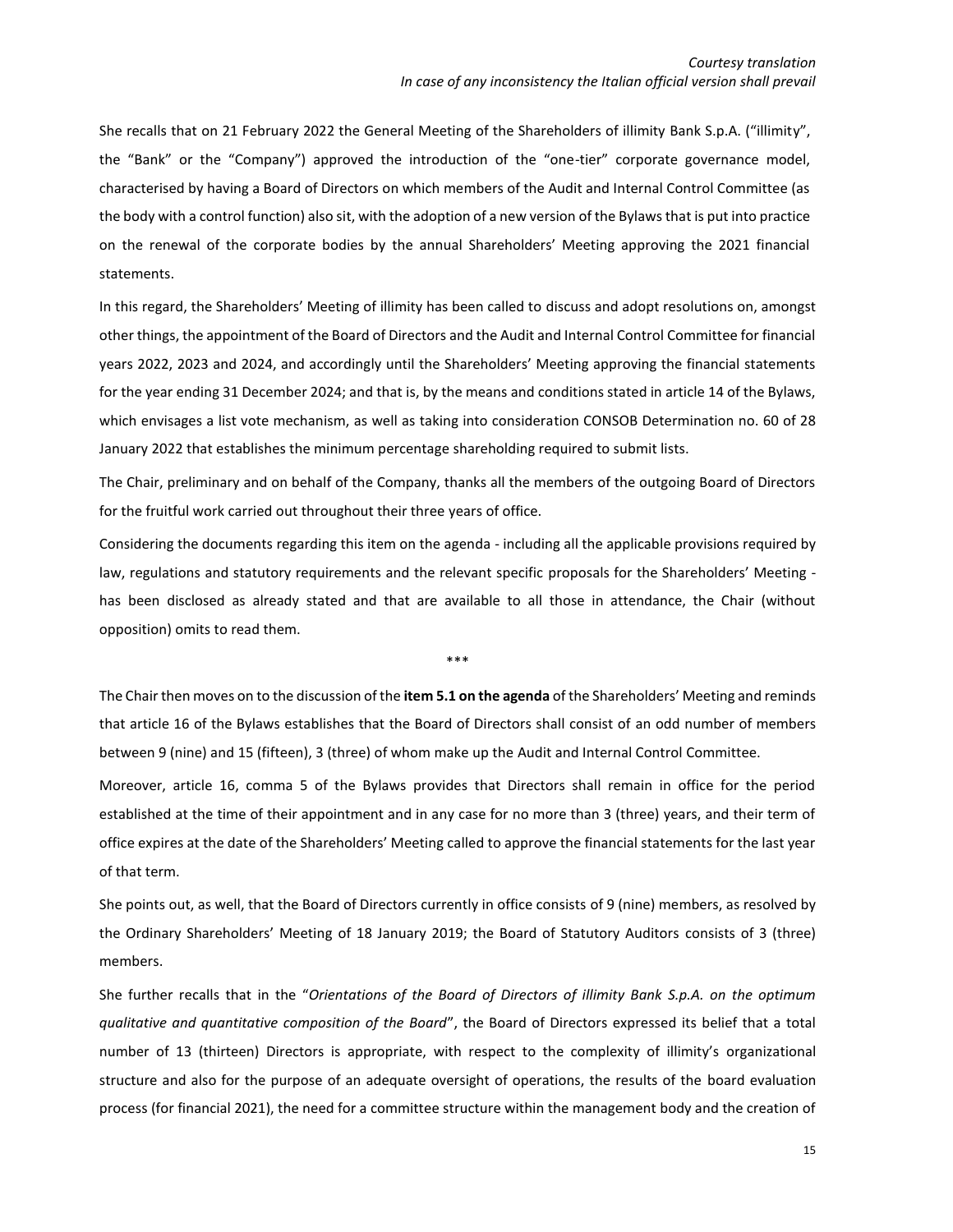an Audit and Internal Control Committee following the passage to a "one-tier" corporate governance system.

The Board of Directors has considered that this orientation can ensure an adequate balance of the skills and the experiences required by the complexity of the Bank's business, also considering, moreover, that such a numerical composition allows each of the Directors an adequate involvement and a high level of analysis of the issues, also within the Committees, increasing the Bank's governance effectiveness.

This recommendation also appears consistent with an adequate numerical composition of the Committees, in line with the Supervisory Provisions and with the Code of Corporate Governance, which takes into account the extent and importance of their operational activities, in order to ensure an efficient balancing of competences in the Committees themselves.

For any relevant information, reference should be made to the Illustrative Report prepared on this specific item of the agenda by the Board of Directors, made available to the public by the means established by law. On the invitation of the Chair, the Secretary reads out the proposed resolution regarding the above-mentioned Report of the Board of Directors.

"*The Ordinary General Meeting of the Shareholders of illimity Bank S.p.A.,*

- − *given the need to adopt a resolution on the appointment of the Board of Directors (within which the members of the Audit and Internal Control Committee are identified);*
- − *given the provisions of article 16 of the Company's Bylaws;*
- − *having examined the Orientation of the Board of Directors of illimity Bank S.p.A. on the optimum qualitative and quantitative composition of the corporate bodies";*
- − *having examined the Report of the Board of Directors,*

#### *resolves*

- − *to set at 13 (thirteen) the total number of members of the Board of Directors;*
- − *that the Board of Directors should have a term of three years, hence until the Shareholders' Meeting called to approve the financial statements for the year ending 31 December 2024".*

With nobody intervening, the Chair therefore puts to the vote the resolution that had been read out (at 13.40 p.m.).

- − no. 43,429,826 shares in favour
- − no. 0 shares against
- − no. 120,000 shares abstaining
- − no. 20,249 shares not voting

The Chair announces the proposal approved by majority vote.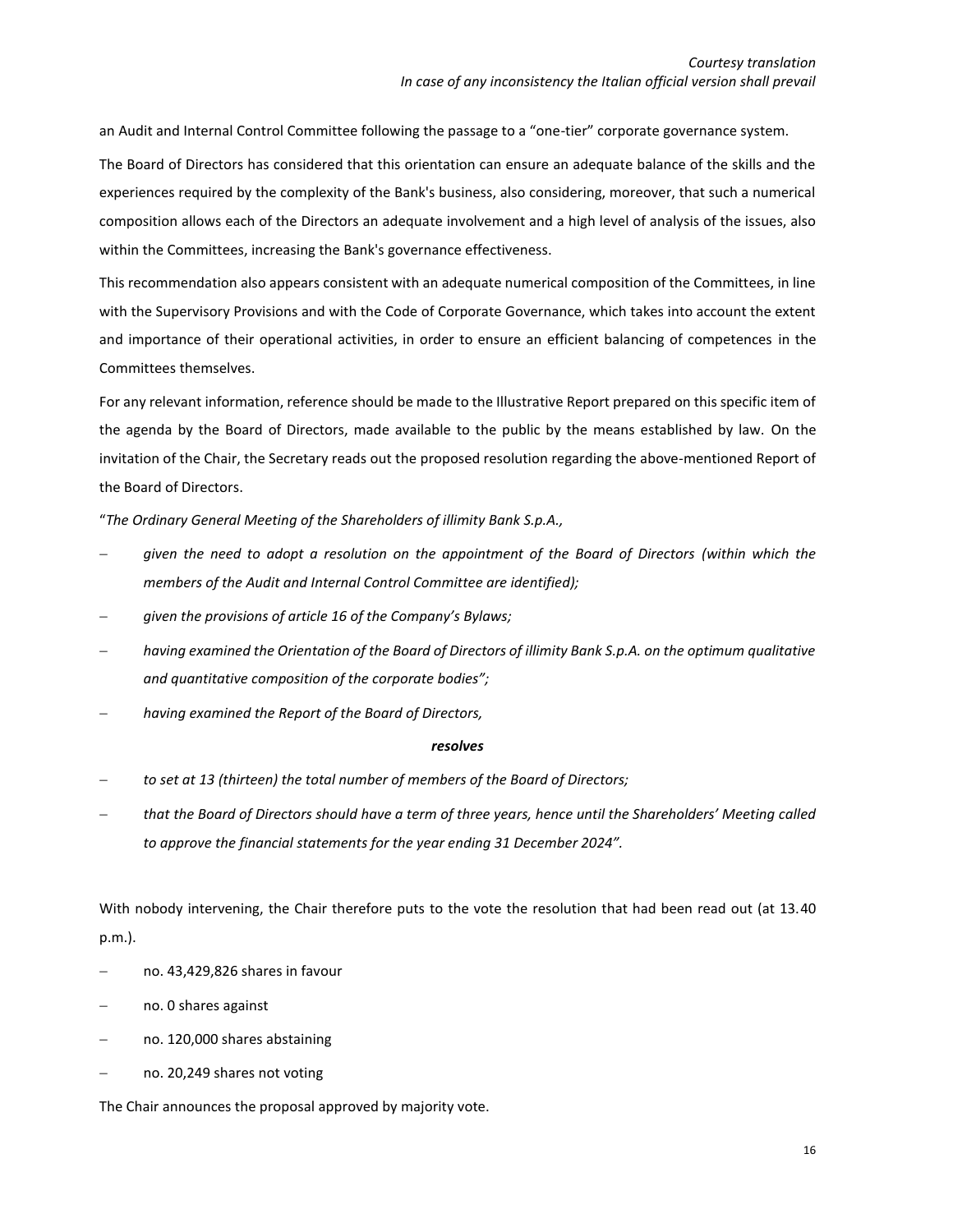The list of the names of those with voting rights who had respectively cast their votes in favour or against the proposal or who had abstained, with the relevant share quantities, and all the other information required by the Consob Issuers' Regulation shall be attached to the attendance sheet of the meeting.

\*\*\*

The Chair then moves on to the discussion of **item 5.2. on the agenda** regarding the appointment of the members of the Board of Directors who are not also members of the Audit and Internal Control Committee, and reminds that the appointment process follows the applicable legislative and regulatory provisions. The appointment of the new Board of Directors is made on the basis of lists submitted by the Shareholders, in accordance with the procedure and methods set forth in Article 14 of the Bylaws approved by the Extraordinary Shareholders' Meeting of 21 February 2022 (the "**New Bylaws**", which, in the updated version without the transitional clause, as a result of the resolutions adopted by today's Shareholders' Meeting, is attached to the minutes).

She also recalls that, as mentioned above, the Board of Directors approved and disclosed to the market and shareholders the "*Orientations of the Board of Directors of illimity Bank S.p.A. on the optimum qualitative and quantitative composition of the Corporate Bodies"* ("**Orientations for the Corporate Bodies' Composition**"), identifying and justifying the theoretical and practical profile of the candidates deemed appropriate for these purposes, so that the choice of candidates to be presented could take into account the required professionalism.

This enables Shareholders to select the candidates for submission in good time by taking into consideration the results of the prior identification process conducted by the Board on what it considers to be its optimum qualitative and quantitative composition for discharging its duties and responsibilities in an effective manner, then justifying any differences from the outcome of the analyses performed by the Board.

Lists containing a number of candidates equal to or greater than 5 (five) provide adequate information, in the documentation submitted for filing the list, that the list corresponds to the Orientations for the Corporate Bodies' Composition and indicate their candidate for the position as Chair of the Board of Directors, appointed by the Board itself as set forth in the Bylaws.

The Chair specifies that as regards the procedure for appointment by the Shareholders' Meeting using the list vote process, the Board of Directors (for members who are not also members of the Audit and Internal Control Committee) shall be elected in the following way:

- all the members of the Board of Directors who are not members of the Audit and Internal Control Committee except 2 (two) shall be drawn from the first section of the list that obtains the majority of votes cast, in the sequential order in which they are listed (the "**Majority List for the Board of Directors**");
- − the remaining 2 (two) Directors, who are not members of the Audit and Internal Control Committee, shall be drawn, being the first 2 (two) in the sequential order in which they are stated in the first section of the list, from the first section of the minority list which obtained the second highest number of votes and is not in any way linked, even indirectly, through connections qualified as relevant by applicable *pro tempore* laws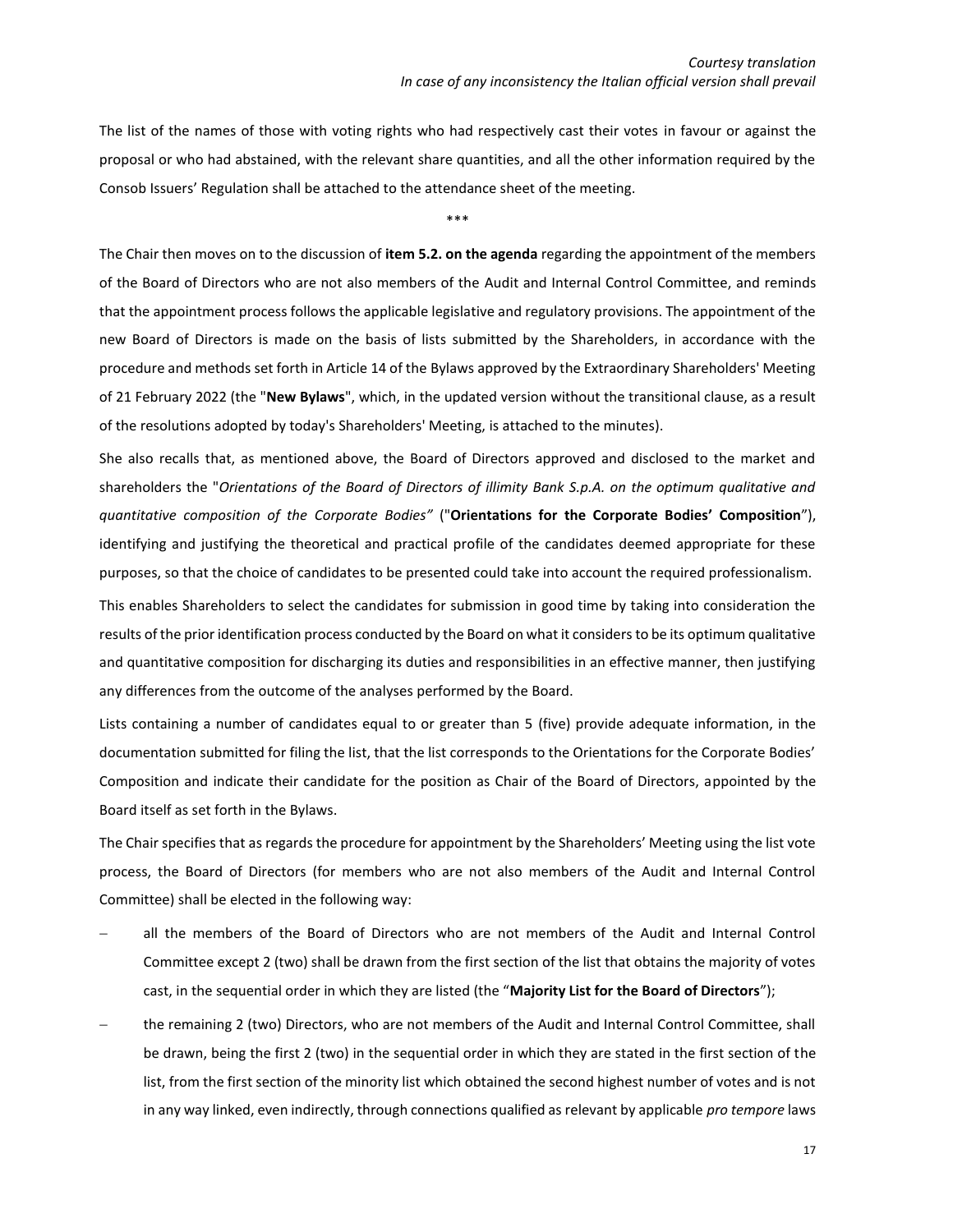and regulations, with persons who submitted or voted in favour of the list under point (i) (the "**Minority List for the Board of Directors**");

- − if the Minority List for the Board of Directors fails to obtain a percentage of votes equal to at least half of the minimum portion of that required pursuant to the foregoing, then for the submission of this list (meaning the one that has not obtained 0.50% of the votes), all the Directors to be elected will be taken from the Majority List for the Board of Directors;
- if the Minority List for the Board of Directors contains only one candidate, the missing candidate to be elected shall be taken from the list that arrived third in terms of the number of votes received or, in the absence of other lists for which votes were cast, shall be taken from the Majority List for the Board of Directors in the person of the first candidate excluded;
- − if several lists obtain the same number of votes, the Majority List for the Board of Directors is, for all purposes, the list submitted by shareholders holding the largest interest or, in second instance, the list voted by the highest number of shareholders (one vote per person). This applies also to the case whereby two or more minority lists obtain the same number of votes.

If only one list is submitted, or if the minority lists submitted do not obtain a percentage of votes equal to at least half the minimum required for the submission of lists (meaning that they have failed to obtain 0.50% of the votes), the Shareholders' Meeting shall express its opinion on such list by legal majority, without following the above procedure.

She proceeds, then, reading the names of the proposed candidates included in the lists:

- the Board of Directors has submitted a list named "**List no. 1 - First Section**", which includes the candidates for the office of member of the Board of Directors but not also of the Audit and Internal Control Committee and is composed of 11 (eleven) candidates, proposing for the office of Directors of the Company:
	- 1. Rosalba **Casiraghi** (Chair)
	- 2. Corrado **Passera** (indicated as Chief Executive Officer)
	- 3. Elena **Ciallié**
	- 4. Marcello **Valenti**
	- 5. Paola Elisabetta **Galbiati**
	- 6. Massimo **Brambilla**
	- 7. Francesca **Lanza**
	- 8. Filippo **Annunziata**
	- 9. Paola **Schwizer**
	- 10. Valter **Lazzari**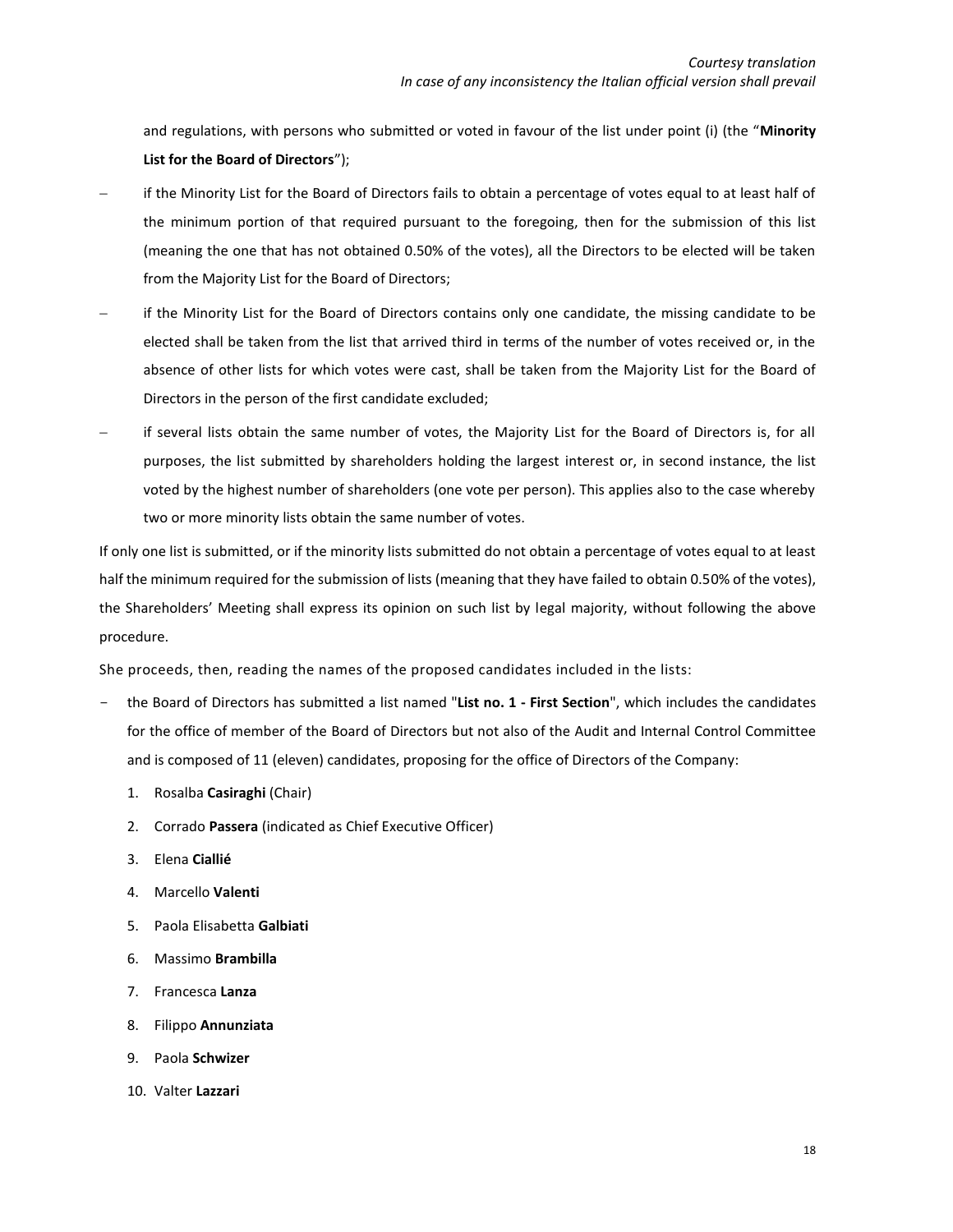# 11. Lidia **Caldarola**

being specified that Casiraghi, Cialliè, Valenti, Galbiati, Lanza, Annunziata, Schwizer, Lazzari and Caldarola have declared themself independent pursuant to Article 26 of Legislative Decree No 385/1993, Article 13 of the Decree of the Ministry of Economy and Finance n. 169/2020, Article 2409-*septiesdecies*, paragraph 2, of the Italian Civil Code (as referred to in Article 147-*ter*, paragraph 4, of TUF), Article 16, paragraphs 2 and 3, of the Bylaws (approved by the Shareholders' Meeting of 21 February 2022), as well as Article 2 of the Corporate Governance Code dated 31 January 2020.

- some asset management companies and investment fund manager companies have submitted a list named "**List no. 2 – First Section**", composed of 3 (three) candidates, proposing for the office of Directors of the Company:
	- 1. Patrizia **Canziani**
	- 2. Giovanni **Majnoni d'Intignano**
	- 3. Giuseppe Andrea **Soro**

being specified that all candidates have declared themselves independent pursuant to Article 26 of Legislative Decree No 385/1993, Article 13 of the Decree of the Ministry of Economy and Finance n. 169/2020, Article 2409-*septiesdecies*, paragraph 2, of the Italian Civil Code (as referred to in Article 147-ter, paragraph 4, of TUF), Article 16, paragraphs 2 and 3, of the Bylaws (approved by the Shareholders' Meeting of 21 February 2022), as well as Article 2 of the Corporate Governance Code dated 31 January 2020.

The Chair points out that these lists allow a composition of the Board of Directors that complies with the current legislation on gender balance.

For any relevant information, reference should be made to the Illustrative Report prepared on this specific item of the agenda by the Board of Directors, made available to the public by the means established by law.

On the invitation of the Chair, the Secretary reads out the proposed resolution regarding the above-mentioned Report of the Board of Directors.

*"The Ordinary General Meeting of the Shareholders of illimity Bank S.p.A.,*

- given the need to adopt a resolution on the appointment of the Board of Directors;
- *given the provisions of the Company's Bylaws;*
- having examined the Orientation of the Board of Directors of illimity Bank S.p.A. on the optimum qualitative *and quantitative composition of the corporate bodies;*
- *having examined the Report of the Board of Directors,*

# *resolves*

- *to appoint as Directors of illimity Bank S.p.A. the candidates elected by the Shareholders' Meeting under the*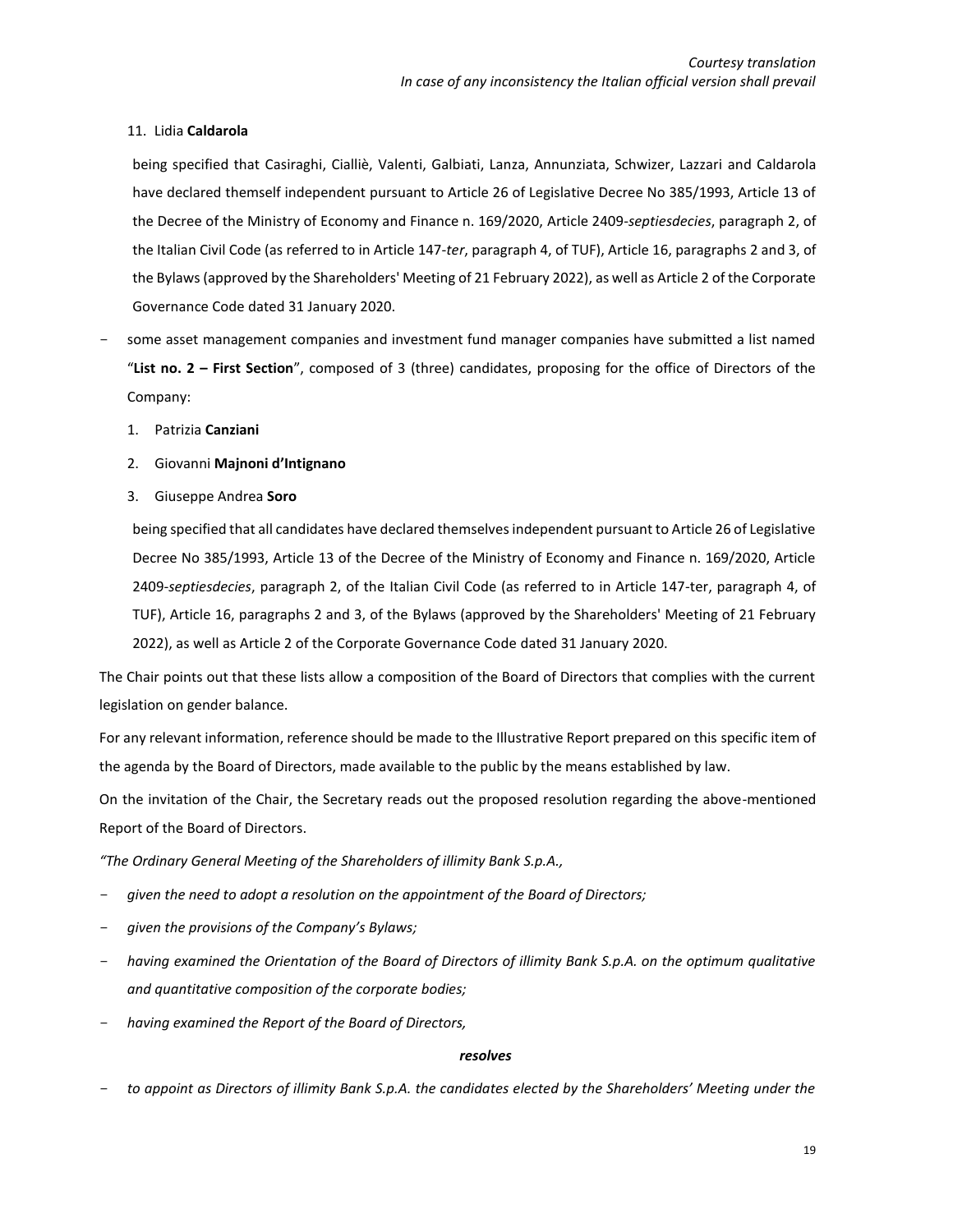voting process set forth in article 14 of the Bylaws, confirming that the candidate who will take the position as *Chief Executive Officer will be the legal representative in accordance with article 25 of the Bylaws";*

to authorise, within the limits of law, the members of the Board of Directors to perform any competing *activities, pursuant to article 2390 of the Italian Civil Code".*

With nobody intervening, the Chair therefore puts to the vote the proposed lists (at 13:45 p.m.).

- no. 32,367,097 shares in favour of **List no. 1 – First Section**
- no. 11,037,459 shares in favour of **List no. 2 – Second Section**
- no. 40,924 shares against
- no. 124,595 shares abstaining
- no. 0 share not voting

The Chair announces the result and the Secretary, therefore, announces that as a result of the vote, taking into account that the number of Directors to be elected was previously set by this Shareholders' Meeting at 13 (thirteen) and that the members of the Board of Directors who will not also serve as members of the Audit and Internal Control Committee are 10 (ten), the Company's Board of Directors is composed of the following persons (in addition to the 3 (three) members who will be elected as members of the Audit and Internal Control Committee, as described below):

- 1. Rosalba **Casiraghi**
- 2. Corrado **Passera**
- 3. Elena **Ciallié**
- 4. Marcello **Valenti**
- 5. Paola Elisabetta **Galbiati**
- 6. Massimo **Brambilla**
- 7. Francesca **Lanza**
- 8. Filippo **Annunziata**
- 9. Patrizia **Canziani**
- 10. Giovanni **Majnoni d'Intignano**

The list of the names of those with voting rights who had respectively cast their votes in favour or against the proposal or who had abstained, with the relevant share quantities, and all the other information required by the Consob Issuers' Regulation shall be attached to the attendance sheet of the meeting.

\*\*\*

The Chair the moves on to the discussion of the **item 5.3. on the agenda** and reminds that the appointment of the new Audit and Internal Control Committee is made on the basis of the lists submitted by the Shareholders,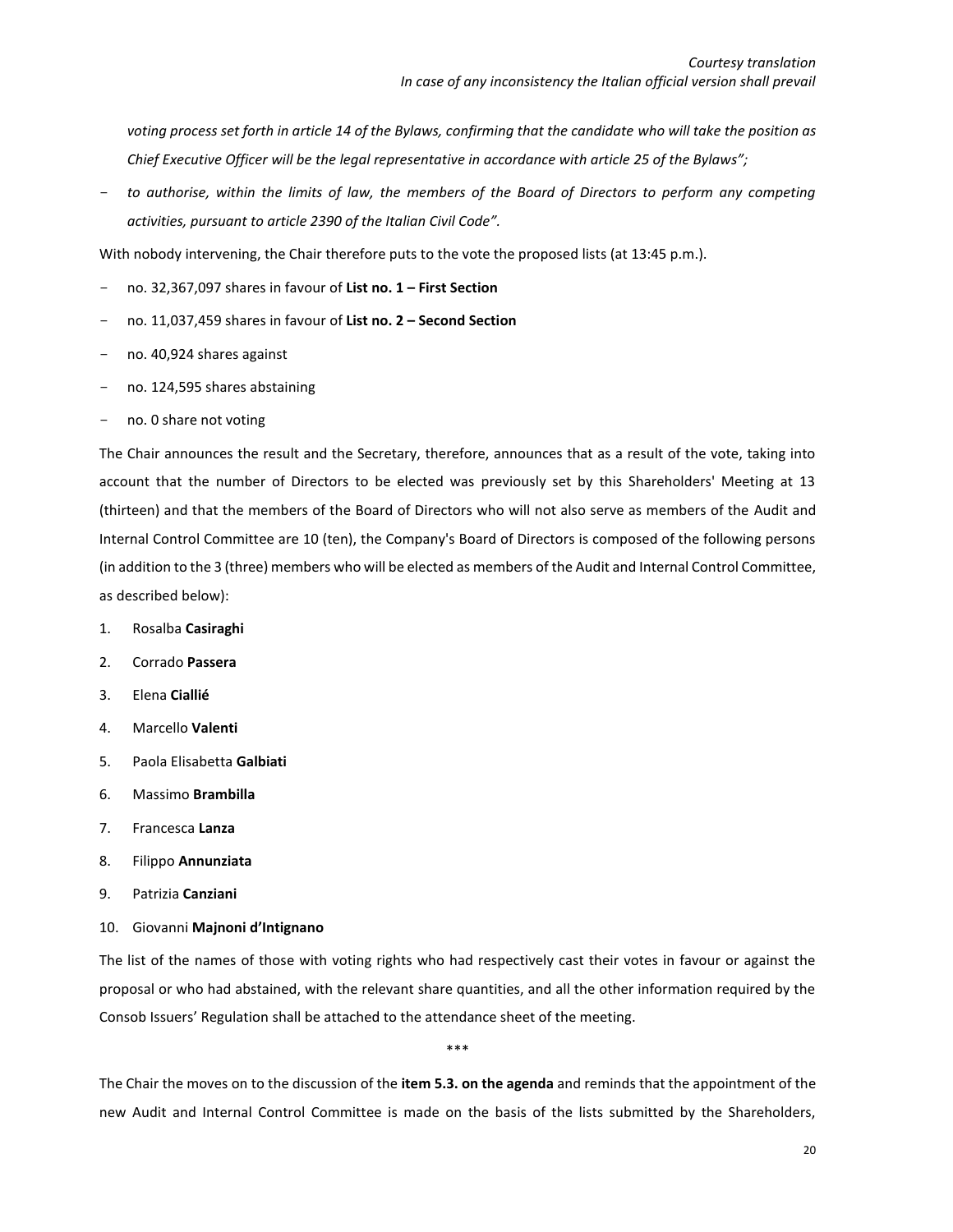according to the procedure and methods set forth in Article 14 of the Bylaws approved by the Extraordinary Shareholders' Meeting held on 21 February 2022.

She also recalls that, as mentioned above, the Board of Directors approved and disclosed to the market and Shareholders the "*Orientations of the Board of Directors of illimity Bank S.p.A. on the optimum qualitative and quantitative composition of the Corporate Bodies"* ("**Orientations for the Corporate Bodies' Composition**"), identifying and justifying the theoretical and practical profile of the candidates deemed appropriate for these purposes, so that the choice of candidates to be presented could take into account the required professionalism. With regard to the appointment procedure by list voting, it should be noted that the Audit and Internal Control Committee will be elected (thus from the Second Section of the list) as follows:

- (i) from the Second Section of the list that obtains the majority of votes (the "**Majority List for the Board of Directors**") 2 (two) Directors are drawn as members of the Audit and Internal Control Committee;
- (ii) the remaining Director who is a member of the Audit and Internal Control Committee is elected from the Second Section of the List that obtained the second highest number of votes (the "**Minority List for the Board of Directors**"), and he/she is elected Chair of the said Audit and Internal Control Committee;
- (iii) if the Minority List for the Board of Directors fails to obtain a percentage of votes equal to at least half of that required, pursuant to the foregoing, for the presentation of the said list (meaning the one that has not obtained 0.50% of the votes), all the members of the Audit and Internal Control Committee to be elected will be taken from the Majority List for the Board of Directors;
- (iv) if several lists obtain the same number of votes, the Majority List for the Board of Directors is, for all purposes, the list submitted by shareholders holding the largest interest or, in second instance, the list voted by the highest number of shareholders (one vote per person). This applies also to the case whereby two or more minority lists obtain the same number of votes.

If only one list is submitted, or if the minority lists submitted do not obtain a percentage of votes equal to at least half the minimum required for the submission of lists (meaning that they have failed to obtain 0.5 0% of the votes), the Shareholders' Meeting shall express its opinion on such list by legal majority, without following the above procedure.

She proceeds, then, reading the names of the proposed candidates included in the lists:

- the Board of Directors has submitted a list named "**List no. 1 - Second Section**", which includes the candidates for the office of member of the Audit and Internal Control Committee and is composed of 4 (four) candidates, proposing for the office:
	- 1. Stefano **Caringi**
	- 2. Nadia **Fontana**
	- 3. Laura **Grassi**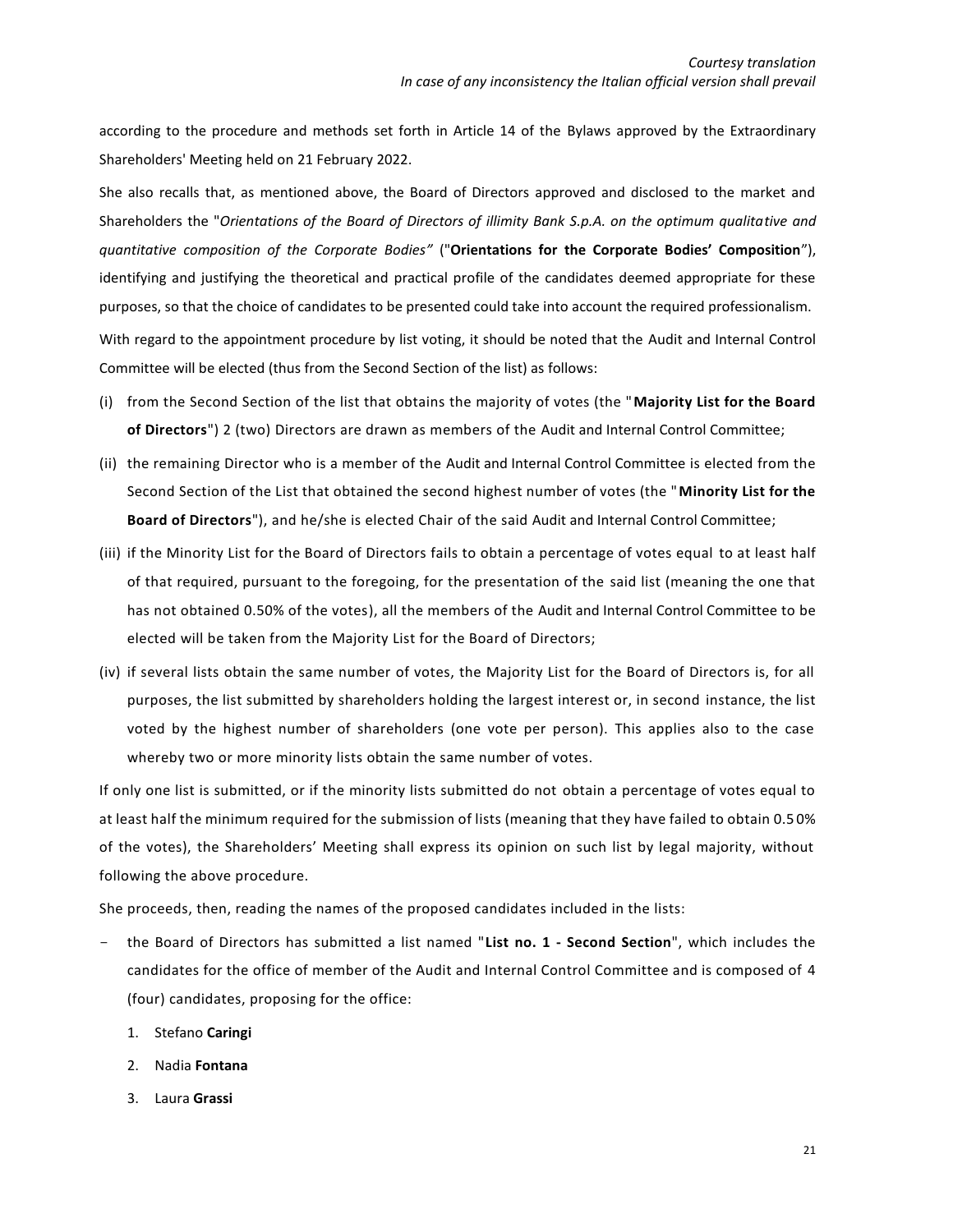# 4. Paolo **Prandi**

being specified that all the candidates have declared themself independent pursuant to Article 26 of Legislative Decree No. 385/1993, Article 13 of the Decree of the Ministry of Economy and Finance n. 169/2020, Article 2409-*septiesdecies*, paragraph 2, of the Italian Civil Code (as referred to in Article 147-*ter*, paragraph 4, of TUF), Article 148, paragraph 4-*ter* of TUF, Article 16, paragraphs 2, 3 and 4, of the Bylaws (approved by the Shareholders' Meeting of 21 February 2022), as well as Article 2 of the Corporate Governance Code dated 31 January 2020.

- some asset management companies and investment fund manager companies have submitted a list named "**List no. 2 – Second Section**", composed of 2 (two) candidates, proposing for the office:

# 1. Marco **Bozzola**

# 2. Francesca Laura Romilde **Masotti**

being specified that all candidates have declared themselves independent pursuant to Article 26 of Legislative Decree No 385/1993, Article 13 of the Decree of the Ministry of Economy and Finance n. 169/2020, Article 2409-*septiesdecies*, paragraph 2, of the Italian Civil Code (as referred to in Article 147-*ter*, paragraph 4, of TUF), Article 148, paragraph 4-*ter* of TUF, Article 16, paragraphs 2, 3 and 4, of the Bylaws (approved by the Shareholders' Meeting of 21 February 2022), as well as Article 2 of the Corporate Governance Code dated 31 January 2020.

For any relevant information, as already said, reference should be made to the Illustrative Report prepared on this specific item of the agenda by the Board of Directors, made available to the public by the means established by law.

The Chair points out that these lists allow a composition of the Audit and Internal Control Committee that complies with the current legislation on gender balance.

On the invitation of the Chair, the Secretary reads out the proposed resolution regarding the above-mentioned Report of the Board of Directors.

*"The Ordinary General Meeting of the Shareholders of illimity Bank S.p.A.,*

- *given the need to adopt a resolution on the appointment of the Audit and Internal Control Committee;*
- *given the provisions of the Company's Bylaws;*
- having examined the Orientation of the Board of Directors of illimity Bank S.p.A. on the optimum qualitative *and quantitative composition of the corporate bodies;*
- *having examined the Report of the Board of Directors,*

# *resolves*

- *appoint as members of the Audit and Internal Control Committee of illimity Bank S.p.A. the candidates elected by the Shareholders' Meeting under the voting process set forth in article 14 of the Bylaws".*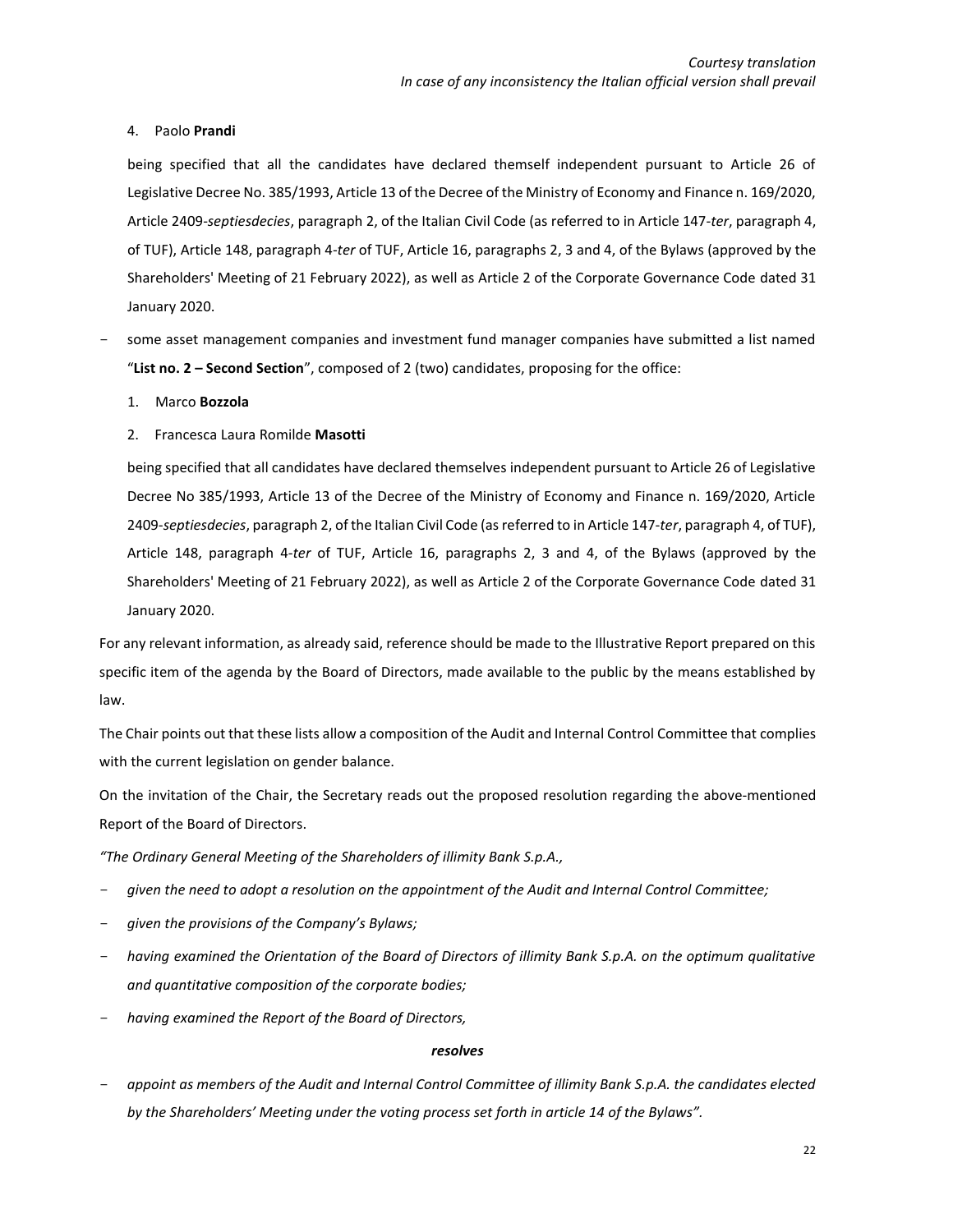With nobody intervening, the Chair therefore puts to the vote the proposed lists (at 13:50 p.m.).

- no 32,532,616 shares in favour of **List no. 1 – Second Section**
- no. 11,037,459 shares in favour of **List no. 2 – Second Section**
- no. 0 shares against
- no. 0 shares abstaining
- no. 0 share not voting

The Chair announces the result and the Secretary, therefore, announces that as a result of the vote, taking into account that according to article 2409-*octiesdecies* of the Italian Civil Code the number of members of the Audit and Internal Control Committee may not be less than three (3), the Committee is made of 2 (two) members taken from the list that obtained the highest number of votes and 1 (one) member taken from the list that came second by number of votes, who - as mentioned above - assumes the office of Chair of the Audit and Internal Control Committee; these persons also assume the office of Director, thus completing the composition of the Bank's Board of Directors of an overall number of thirteen (13) members, as resolved upon above in relation to item 5.1. on the agenda of today's Shareholders' Meeting:

- 11. Marco **Bozzola** (Chair of the Audit and Internal Control Committee)
- 12. Stefano **Caringi**

#### 13. Nadia **Fontana**

The list of the names of those with voting rights who had respectively cast their votes in favour or against the proposal or who had abstained, with the relevant share quantities, and all the other information required by the Consob Issuers' Regulation shall be attached to the attendance sheet of the meeting.

\*\*\*

The Chair moves on to the discussion of the **item 5.4 on the agenda** and recalls that the appointment of the new Board of Directors leads to the need to determine the compensation payable to its members for the years of office. Pursuant to article 2389 of the Italian Civil Code, the Shareholders' Meeting must establish the compensation payable to the members of the Board of Directors.

In this respect, she informs that in the "*Orientations of the Board of Directors of illimity Bank S.p.A. on the optimum qualitative and quantitative composition of the Corporate Bodies*", the outgoing management body also proposes to today's Shareholders' Meeting that the total annual compensation payable to the members of the new Board (without considering the Audit and Internal Control Committee) and the relative Committees should be at least EUR 1,470,000 (one million four hundred seventy thousand).

In this respect she remembers that on 22 April 2021 the Ordinary Shareholders' Meeting resolved to grant the Board of Directors the following compensation for 2021, 2022 and 2023 *pro rata temporis* in addition to reimbursing Directors for the expenses incurred in the performance of duties connected to the office: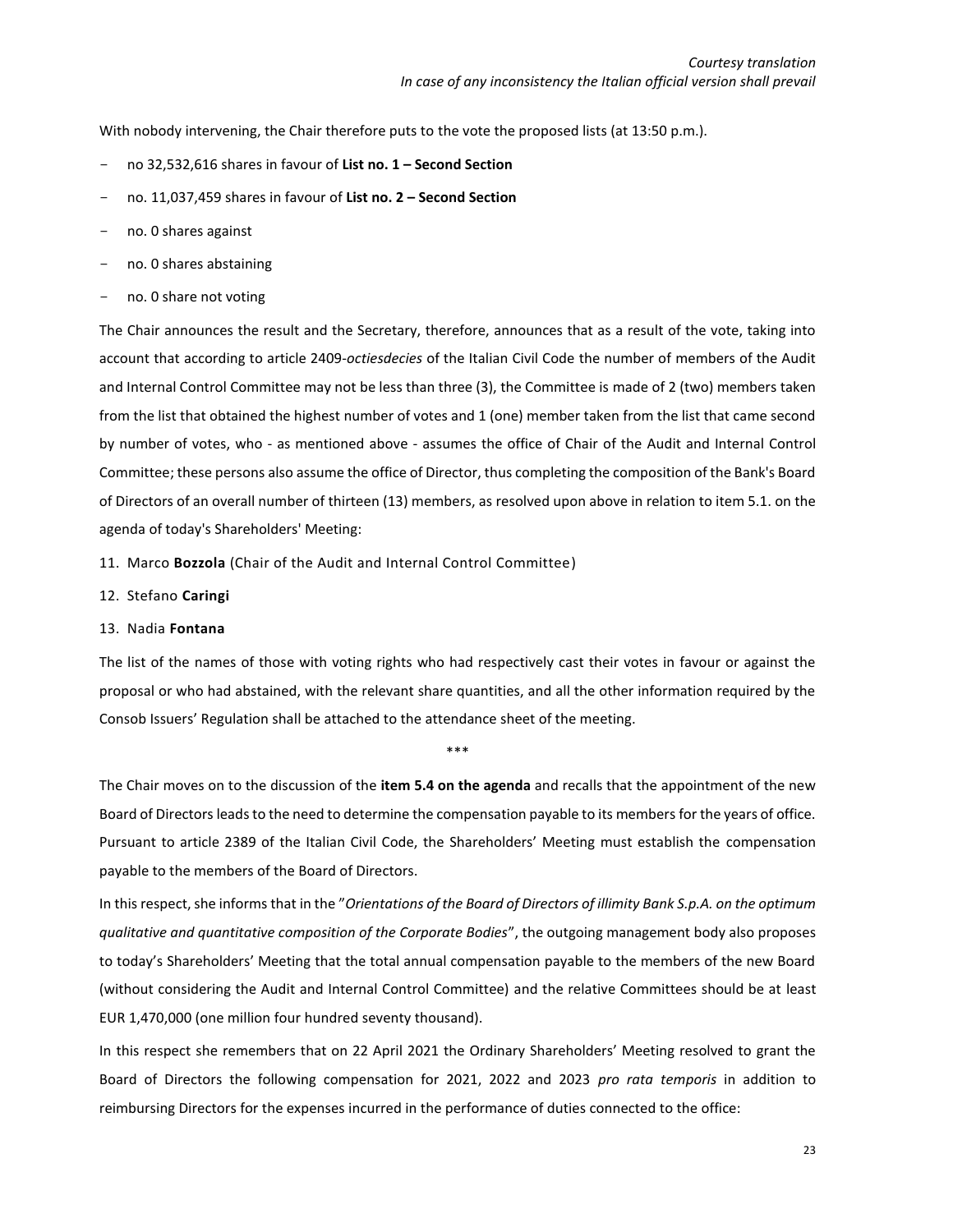- Chair of the Board of Directors: EUR 180,000/annum gross;
- Chief Executive Officer: EUR 680,000/annum gross;
- Director: EUR 40,000/annum gross;
- Chair of the Risks Committee: EUR 25,000/annum gross;
- Chair of other Board Committees: EUR 15,000/annum gross;
- Member of the Risks Committee: EUR 15,000/annum gross;
- Member of other Board Committees: EUR 10,000/annum gross.

Given the number and composition of the Board Committees, plus the fact that such compensation is effective from 22 April 2021, total compensation amounted to EUR 1,232,000 in 2021, plus the expenses incurred by members in carrying out their duties.

For any relevant information, as already said, reference should be made to the Illustrative Report prepared on this specific item of the agenda by the Board of Directors, made available to the public by the means established by law.

On the invitation of the Chair, the Secretary reads out the proposed resolution regarding the above-mentioned Report of the Board of Directors.

*"The Ordinary General Meeting of the Shareholders of illimity Bank S.p.A.,*

- *given the need to adopt a resolution on the compensation payable to the members of the Board of Directors (who are not also members of the Audit and Internal Control Committee) and the Board Committees;*
- *given the provisions of article 24 of the Company's Bylaws;*
- having examined the Orientation of the Board of Directors of illimity Bank S.p.A. on the optimum qualitative *and quantitative composition of the corporate bodies;*
- *having examined the Report of the Board of Directors,*

### *resolves*

- to grant the members of the Board of Directors, pro rata temporis, for the duration of their term of office, the *following compensation, plus the expenses incurred in carrying out their duties:*
- *Chair of the Board of Directors: EUR 180,000/annum gross;*
- *Chief Executive Officer: EUR 680,000/annum gross;*
- *Director: EUR 50,000/annum gross;*
- *Chair of the Risks Committee: EUR 25,000/annum gross;*
- *Chair of another Board Committee: EUR 15,000/annum gross;*
- *Member of the Risks Committee: EUR 15,000/annum gross;*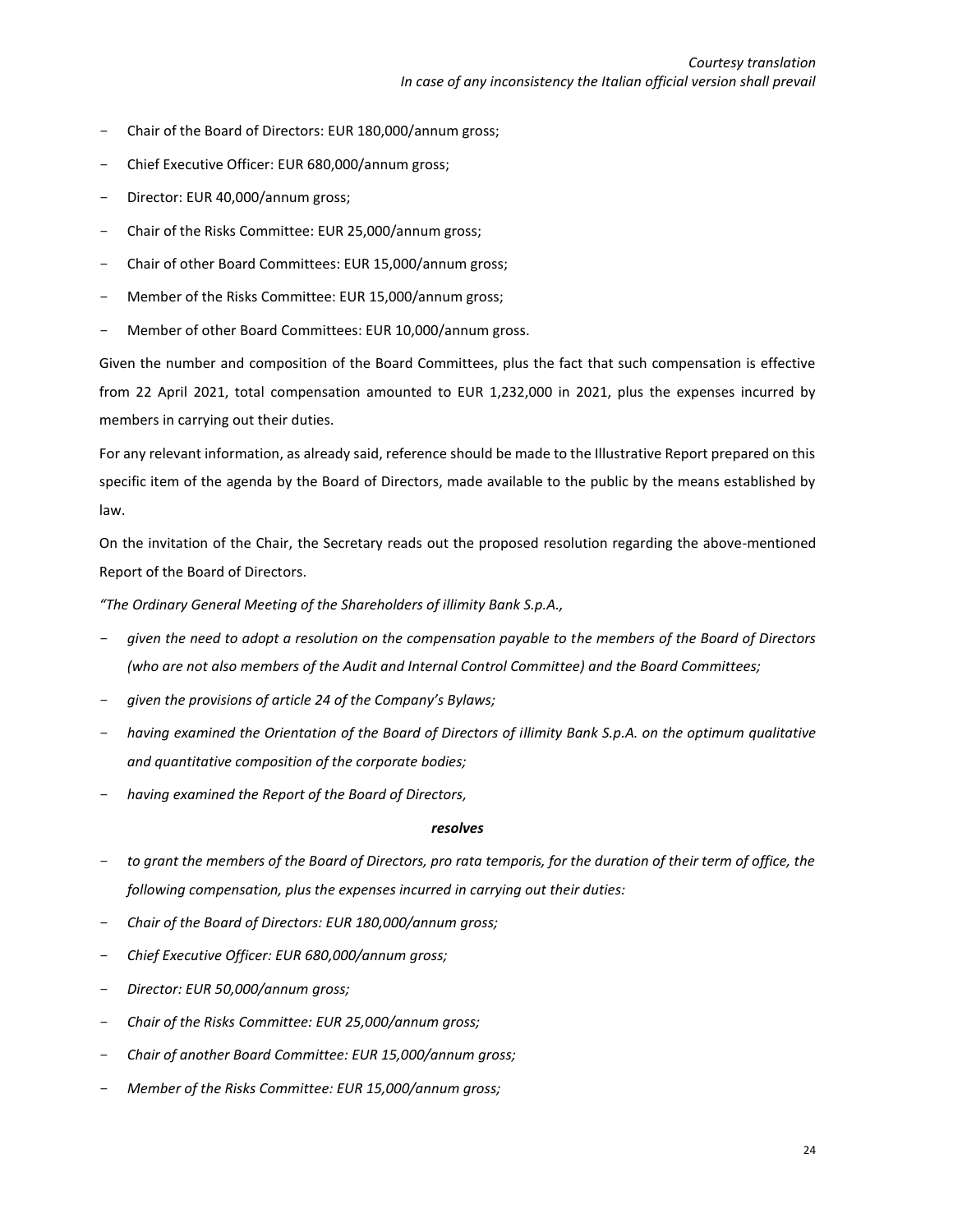- *Member of another Board Committee: EUR 10,000/annum gross;*
- to authorise insurance cover against the risks arising from civil responsibility to third parties deriving from the *legal and contractual obligations inherent in the position as Director and the related judicial protection, with the cost to be borne by the Company, granting the Board of Directors, and the Chair on its behalf, powers to the fullest extent to implement this resolution, including the power to add any changes to the current insurance policy that may be appropriate in relation to terms and conditions, provided these are line with those of the market;*
- *to grant to the Board of Directors, and on its behalf to the Chair of the Board of Directors and the Chief Executive Officer, severally, the broadest possible powers, with no exclusion, to implement the resolutions at the preceding points, taking all the necessary and/or suitable steps for this to be done*".

With nobody intervening, the Chair therefore puts to the vote the proposed lists (at 13:55 p.m.).

- no. 43,429,826 shares in favour
- no. 0 shares against
- no. 120,000 shares abstaining
- no. 20,249 share not voting

The Chair announces the proposal approved by majority vote.

The list of the names of those with voting rights who had respectively cast their votes in favour or against the proposal or who had abstained, with the relevant share quantities, and all the other information required by the Consob Issuers' Regulation shall be attached to the attendance sheet of the meeting.

\*\*\*

The Chair moves on to the discussion of the **item 5.5 on the agenda** and recalls that the appointment of the new Audit and Internal Control Committee leads to the need to determine the compensation payable to its members for the years of office. According to Article 24 of the current Bylaws, the Shareholders' Meeting must establish the compensation payable to the members of such Committee.

In this respect, she informs that in the "*Orientations of the Board of Directors of illimity Bank S.p.A. on the optimum qualitative and quantitative composition of the Corporate Bodies*", the outgoing management body also proposes to today's Shareholders' Meeting that the total annual compensation payable to the members of the new Audit and Internal Control Committee should be at least EUR 205,000 (two hundred and five thousand).

In this respect, she recalls that on 18 January 2019 the Ordinary Shareholders' Meeting resolved to grant the Board of Statutory Auditors the following compensation for 2019, 2020 and 2021 *pro rata temporis* in addition to reimbursing board members for the expenses incurred in the performance of duties connected to the office:

- Chair of the Board of Statutory Auditors: EUR 70,000/annum gross;
- Standing auditor: EUR 50,000/annum gross.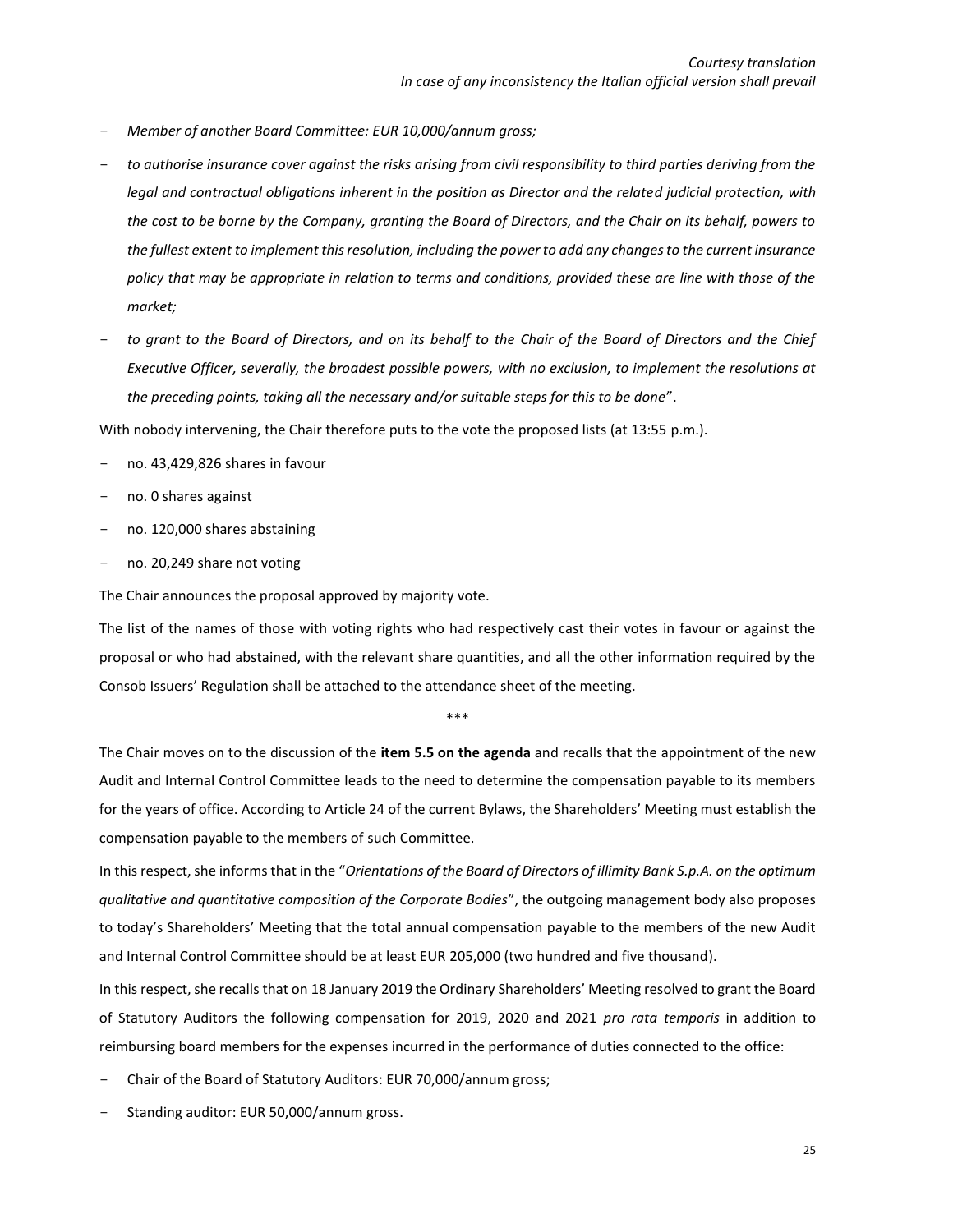Furthermore, in consideration of the following:

- the commitment required for the positions as Chair and member of the Audit and Internal Control Committee;
- the benchmarks provided by Willis Towers Watson, a leading independent consultant for the remuneration of members of the control bodies of the market peer group, from which it emerges, among other things, that the positioning of the compensation proposed for the members of the Audit and Internal Control Committee is in line with the market median, and consistent with the Report on the 2022 Remuneration Policy made available in relation to item 3 on the agenda of today's Ordinary Annual General Meeting, ,

the Board additionally recommends Shareholders to provide for the above compensation to be subdivided in the following way (to be understood as non-cumulative with respect to the remuneration resolved for the other Directors under item 5.4. above on the agenda of today's Shareholders' Meeting):

- Chair of the Audit and Internal Control Committee: EUR 85,000/annum gross;
- Member of the Audit and Internal Control Committee: EUR 60,000/annum gross.

For any relevant information, as already said, reference should be made to the Illustrative Report prepared on this specific item of the agenda by the Board of Directors, made available to the public by the means established by law.

On the invitation of the Chair, the Secretary reads out the proposed resolution regarding the above-mentioned Report of the Board of Directors.

"*The Ordinary General Meeting of the Shareholders of illimity Bank S.p.A.,*

- *given the need to adopt a resolution on the compensation payable to the members of the Audit and Internal Control Committee;*
- *given the provisions of article 24 of the Company's Bylaws;*
- *having examined the Orientation of the Board of Directors of illimity Bank S.p.A. on the optimum qualitative and quantitative composition of the corporate bodies;*
- *having examined the Report of the Board of Directors,*

#### *resolves*

- *to grant the members of the Audit and Internal Control Committee, pro rata temporis, for the duration of their term of office, the following compensation, plus the expenses incurred in carrying out their duties:*
- *Chair of the Audit and Internal Control Committee: EUR 85,000/annum gross;*
- *Member of the Audit and Internal Control Committee: EUR 60,000/annum gross;*
- *to authorise insurance cover against the risks arising from civil responsibility to third parties deriving from the legal and contractual obligations inherent in the position as a Director who is also a member of the Audit and Internal Control Committee and the related judicial protection, with the cost to be borne by the Company,*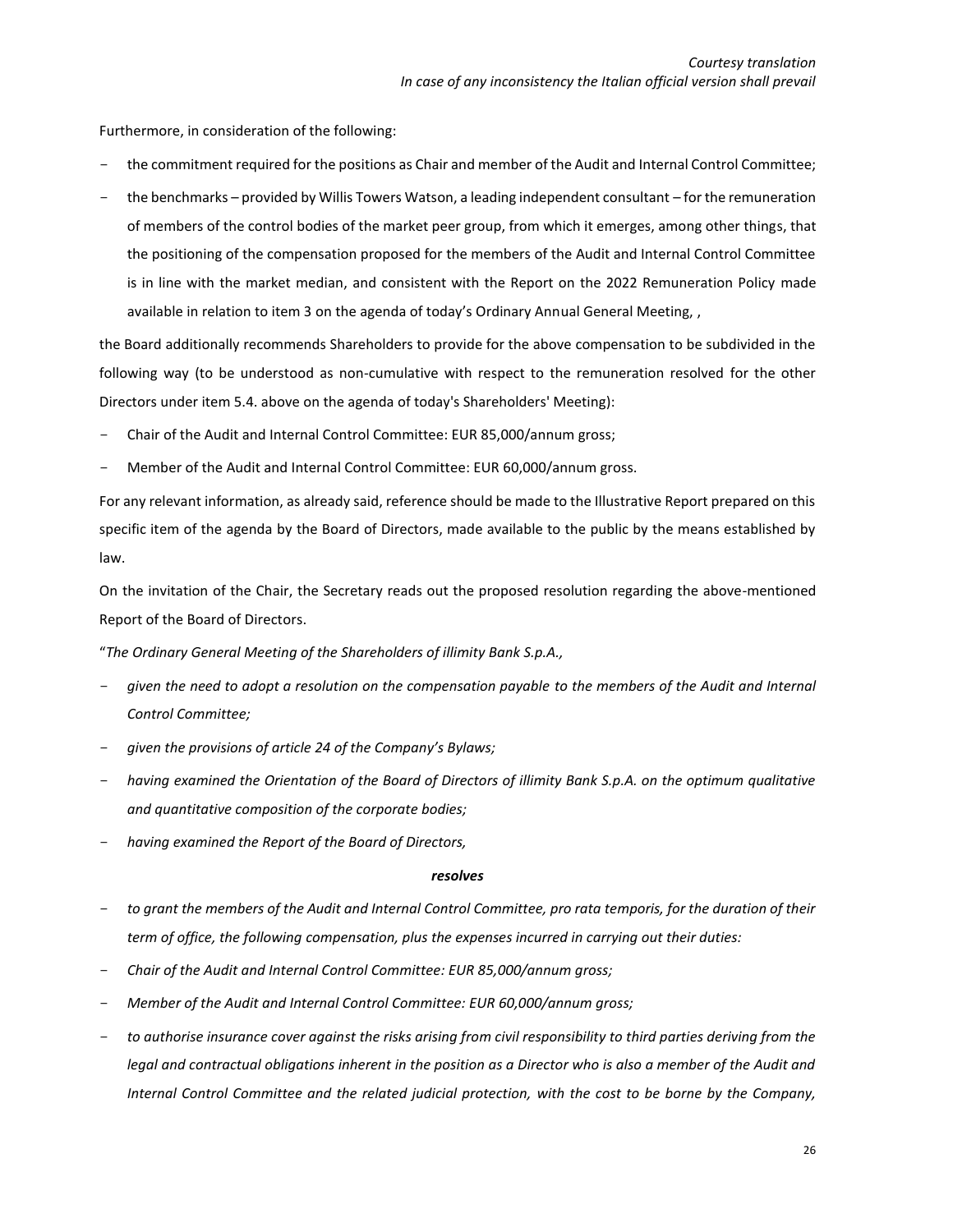*granting the Board of Directors, and the Chair on its behalf, powers to the fullest extent to implement this resolution, including the power to add any changes to the current insurance policy that may be appropriate in relation to terms and conditions, provided these are line with those of the market;*

- *to grant to the Board of Directors, and on its behalf to the Chair of the Board of Directors and the Chief Executive Officer, severally, the broadest possible powers, with no exclusion, to implement the resolutions at the preceding points, taking all the necessary and/or suitable steps for this to be done*".

With nobody intervening, the Chair therefore puts to the vote the proposed lists (at 14:00 p.m.).

- no. 43,429,826 shares in favour
- no. 0 shares against
- no. 120,000 shares abstaining
- no. 20,249 share not voting

The Chair announces the proposal approved by majority vote.

The list of the names of those with voting rights who had respectively cast their votes in favour or against the proposal or who had abstained, with the relevant share quantities, and all the other information required by the Consob Issuers' Regulation shall be attached to the attendance sheet of the meeting.

\*\*\*

The Chair moves on to the discussion of the **item 6 on the agenda** and reminds that the Board of Directors is submitting to the Shareholders the revised version of the rules and procedures of the shareholders' meetings, considering the approval by the Extraordinary Shareholders' Meeting of 21 February 2022 of the New Bylaws (attached to the minutes, as mentioned, in the updated version that will be in force at the outcome of the resolutions passed on today's date).

In this respect the Board of Directors proposes to revise the abovementioned rules and procedures taking the following into account: (1) the approval of the "one-tier" model of corporate governance, by introducing references to the Audit and Internal Control Committee (instead of to the Board of Statutory Auditors); and (2) the possibility for the Shareholders' Meeting to be held exclusively by means of telecommunication without indication of the venue, if contemplated in the notice of call and by the means stated therein for the purposes of attendance and participation, in compliance with *pro tempore* applicable law and regulations.

For any relevant information, as already said, reference should be made to the Illustrative Report prepared on this specific item of the agenda by the Board of Directors, made available to the public by the means established by law and the Chair reminds that the Bank intends, where applicable conditions and allow it, to keep holding Shareholders' meeting allowing its shareholders to be present in person as a general rule, or, where possible, also with so called "hybrid" modalities. In addition, the Bank, in line with its advanced technology DNA, will consider, in the future and only where technological developments will allow it and under specific circumstances (also of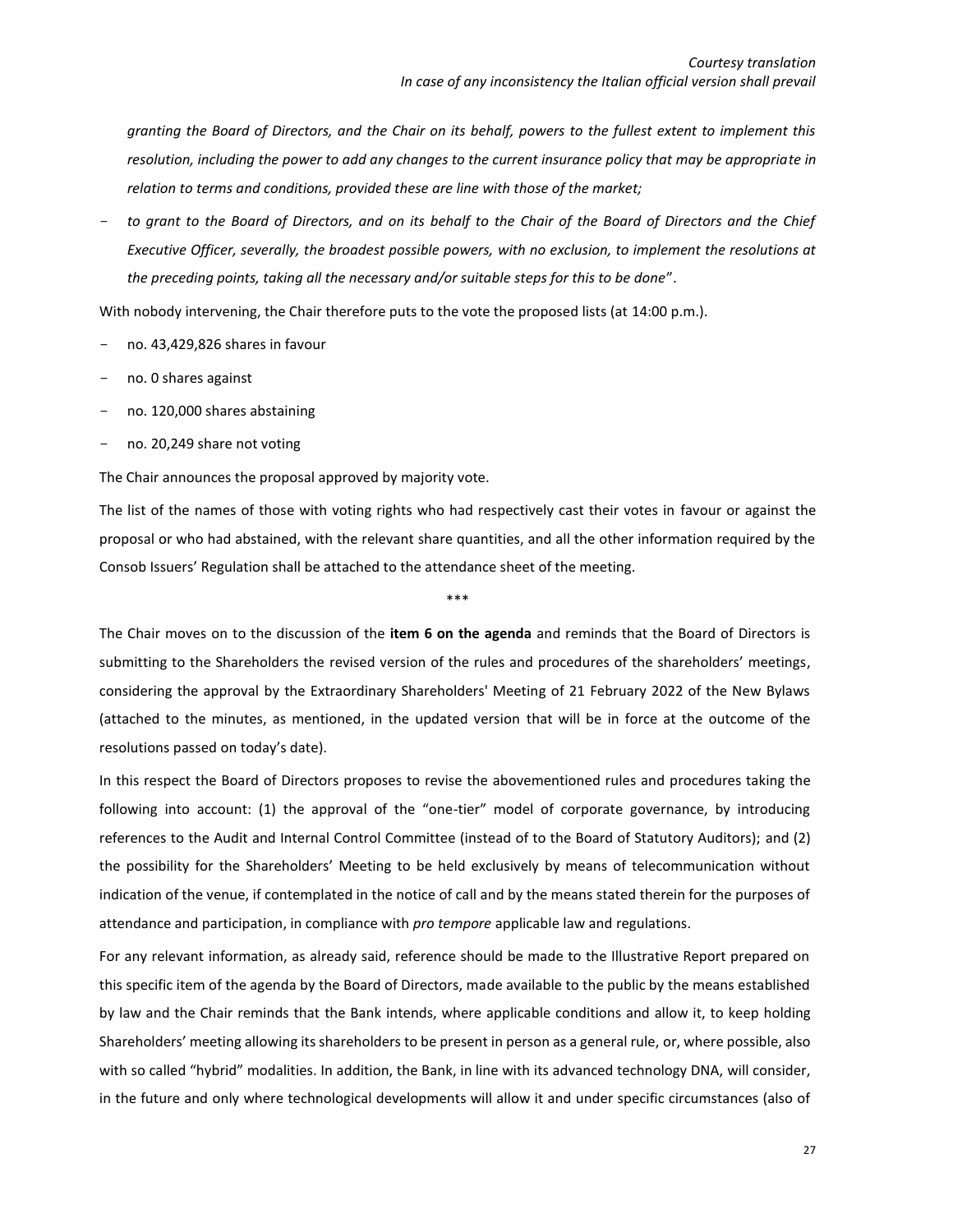extraordinary or emergency nature), the possible aforementioned opportunity to hold Shareholders' Meeting solely via telecommunications means (so called "virtual-only meeting"), and it will in any case carry on to safeguard the full and active participation of all shareholders to the Shareholders' Meeting works in real time, in full compliance with applicable laws and according to the best market practices that will be available from time to time.

On the invitation of the Chair, the Secretary reads out the proposed resolution regarding the above-mentioned Report of the Board of Directors.

*"The Shareholders' Meeting of illimity Bank S.p.A. ("illimity" or the "Bank"),*

- *given the approval of the new version of the Corporate Bylaws by the Extraordinary General Meeting of the Bank's Shareholders on 21 February 2022;*
- *having examined the Illustrative Report of the Board of Directors;*
- *having examined the new version of the Rules and Procedures for Shareholders' Meetings whose adoption is proposed,*

#### *resolves*

- *to approve the new version of the Rules and Procedures for Shareholders' Meetings in the text proposed by the Board of Directors;*
- *to grant to the Board of Directors, and on its behalf the Chair of the Board of Directors and the Chief Executive Officer, also severally, within the limits of law, the power to make any formal and not substantial changes to the above which may become necessary or which may be required by the competent authorities, including supervisory authorities, and, in general, the broadest possible powers to implement this resolution, considering their actions henceforth fully ratified and approved."*

With nobody intervening, the Chair therefore puts to the vote the resolution that had been read out (at 14:03 p.m.).

- no. 42,780,011 shares in favour
- no. 269,815 shares against
- no. 120,000 shares abstaining
- no. 400,249 shares not voting

The Chair announces the proposal approved by majority vote.

The list of the names of those with voting rights who had respectively cast their votes in favour or against the proposal or who had abstained, with the relevant share quantities, and all the other information required by the Consob Issuers' Regulation shall be attached to the attendance sheet of the meeting.

\*\*\*